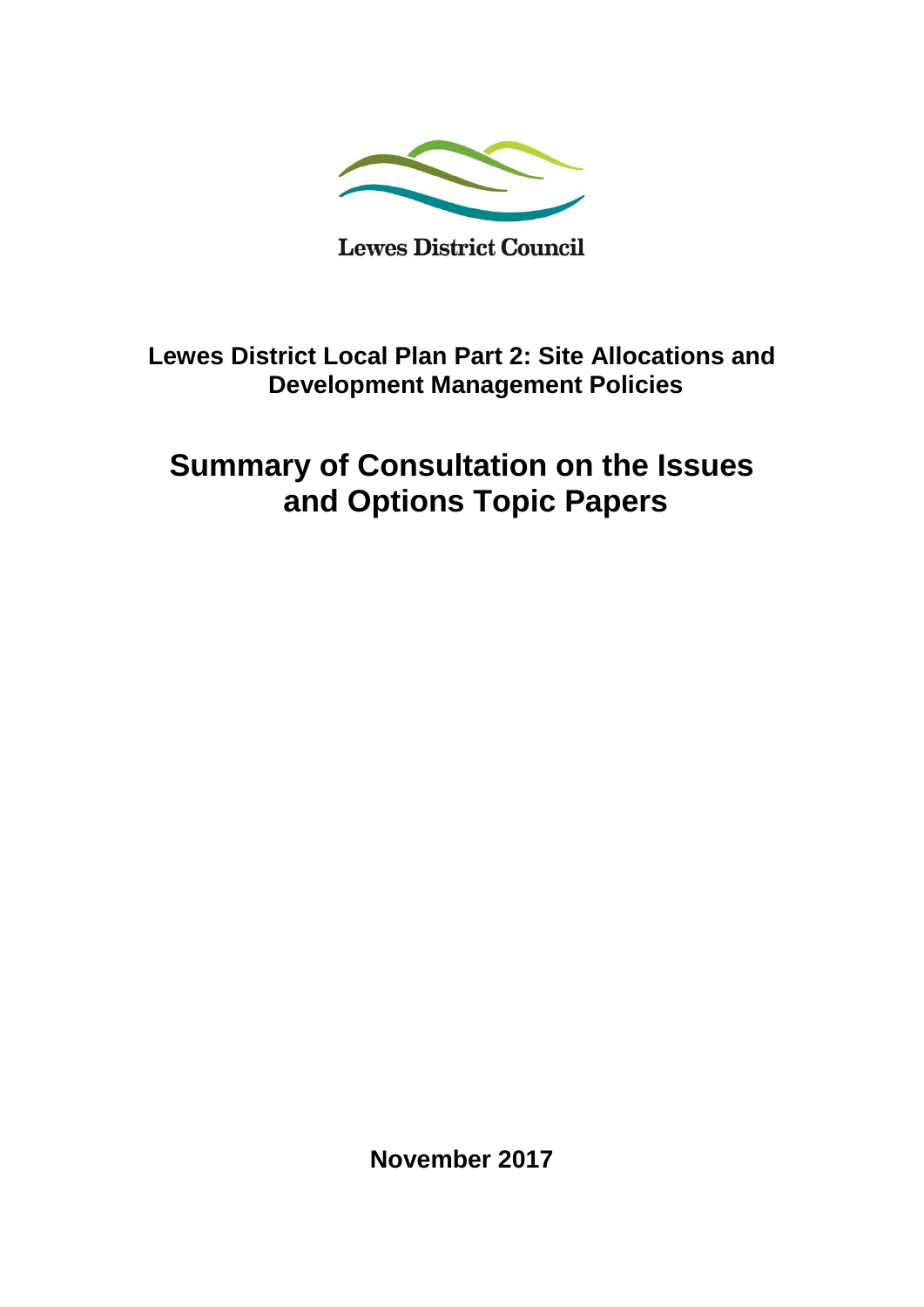# **Introduction**

# **Background**

Lewes District Council is currently preparing the Lewes District Local Plan Part 2: Site Allocations and Development Management Policies. This document supports and seeks to deliver the strategic objectives and spatial strategy of the Local Plan Part 1: Joint Core Strategy. Once adopted, it will form part of the statutory development plan for the area and be used for determining planning applications in that part of the District outside of the South Downs National Park.

The main stages in preparing the Local Plan Part 2 are identified below, showing the stages at which formal public consultation has been, or will be, undertaken in italics:

Stages of the Local Plan Part 2 preparation

*Issues & Options Topic Papers Winter 2013/14 Draft Plan Nov 2017- Jan 2018 Pre-Submission Plan Spring 2018* Formal Submission to Secretary of State Summer 2018 Examination in Public **Autumn 2018** Adoption **Early 2019** 

# **Summary of Consultation – Issues and Options Topic Papers**

At each consultation stage, the Council will prepare a summary of the representations received. This report relates to the first public consultation that took place between  $22<sup>nd</sup>$  November 2013 to 17<sup>th</sup> January 2014 on the Issues and Options Topic Papers.

# Call for Sites

The Council initially undertook a 'Call for Sites' exercise in 2013. This provided an opportunity for people and organisations to submit sites that they would like to be considered for development for different uses.

# Meetings/workshops

All of the Town and Parish Councils within the plan area were invited to a workshop to discuss the emerging work on Local Plan Part 2. This was also an opportunity for them to advise the District Council of any identified community needs which could be addressed in any emerging policy. The workshop took place at the Council Offices on 22<sup>nd</sup> April 2013 and was attended by Newhaven and Seaford Town Councils and Barcombe, Plumpton, and South Heighton Parish Councils.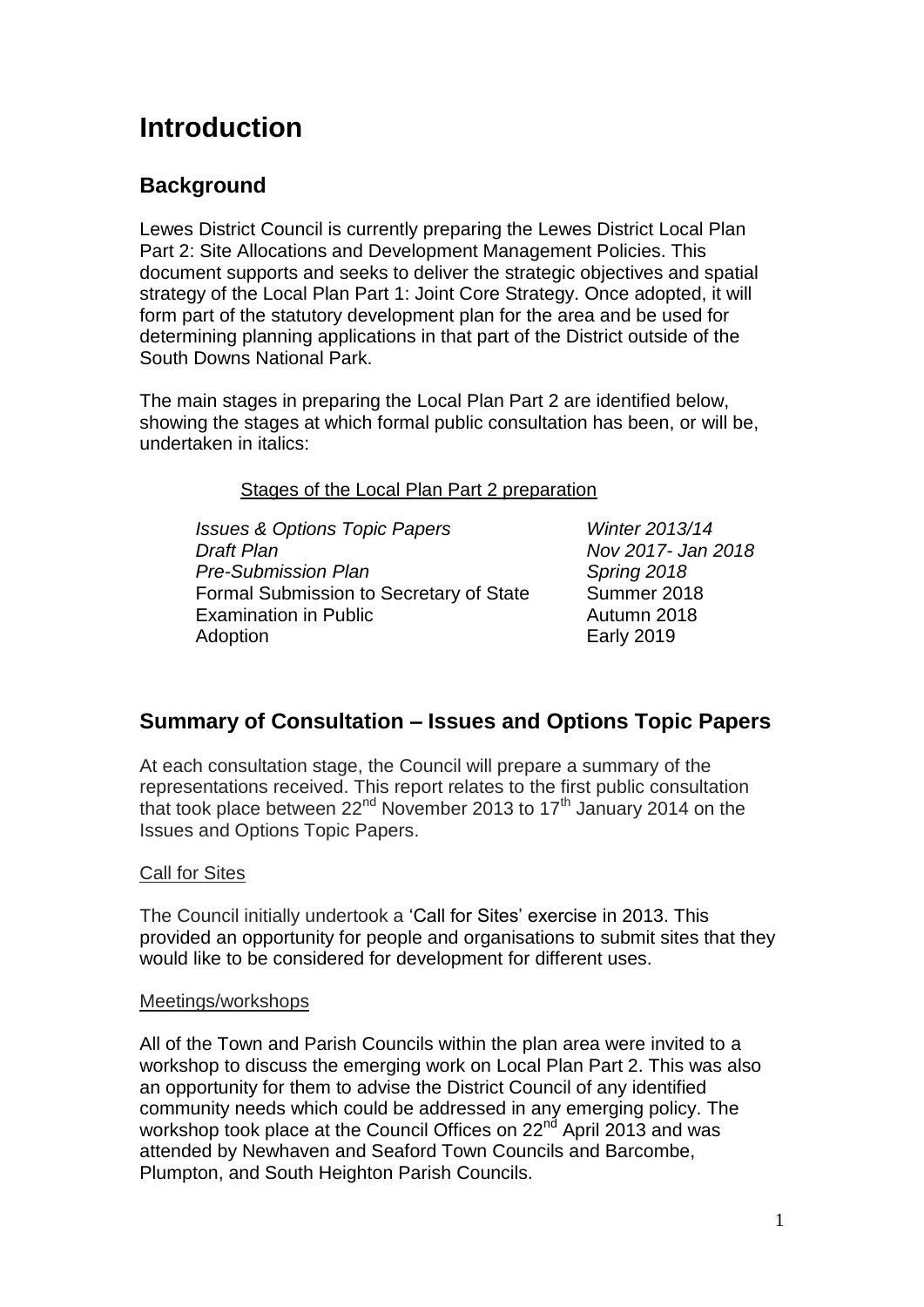Following this workshop, all District Councillors were invited to a briefing to update them on the emerging evidence base for the Local Plan Part 2, and to provide a forum for questions on the process and emerging content of the consultation material. This briefing was held on 16<sup>th</sup> September 2013.

#### The Topic Papers

On 22<sup>nd</sup> November 2013, the Council published five Topic Papers covering a number of themes, as follows:

*Topic Paper 1: Introduction Topic Paper 2: Housing Topic Paper 3: Employment Topic Paper 4: Infrastructure Topic Paper 5: Development Management Policies*

These papers identified policy options for delivering the vision, objectives and spatial strategy of the Local Plan Part 1: Joint Core Strategy. No opinion was given in the Topic Papers as to whether any of the options were more preferable than others. Instead, one of the main purposes of the papers was to identify as many options as possible and invite views on them.

The Topic Papers were published on the Council's website. Hard copies were also available to view at the Council Offices in Lewes and at public libraries in Burgess Hill, Haywards Heath, Lewes, Newhaven, Peacehaven, Ringmer, Saltdean, Seaford, and Uckfield. Each Topic Paper explained that responses could be sent to the Council's Planning Policy Team by email, post or fax.

Letters and emails relating to the Topic Papers consultation were sent to the required statutory consultees, together with individuals and organisations who had either asked to be kept informed about the progress of the Local Plan or had previously made representations on the Local Plan Part 1.

A press release was also issued, with the Sussex Express printing a front page article about the consultation on 20 December 2013.

A summary of the comments received on the Topic Papers can be found in the next section. This breaks down the comments into the sub-categories that cover different aspects of the Topic Papers and identifies the number of respondents to each aspect.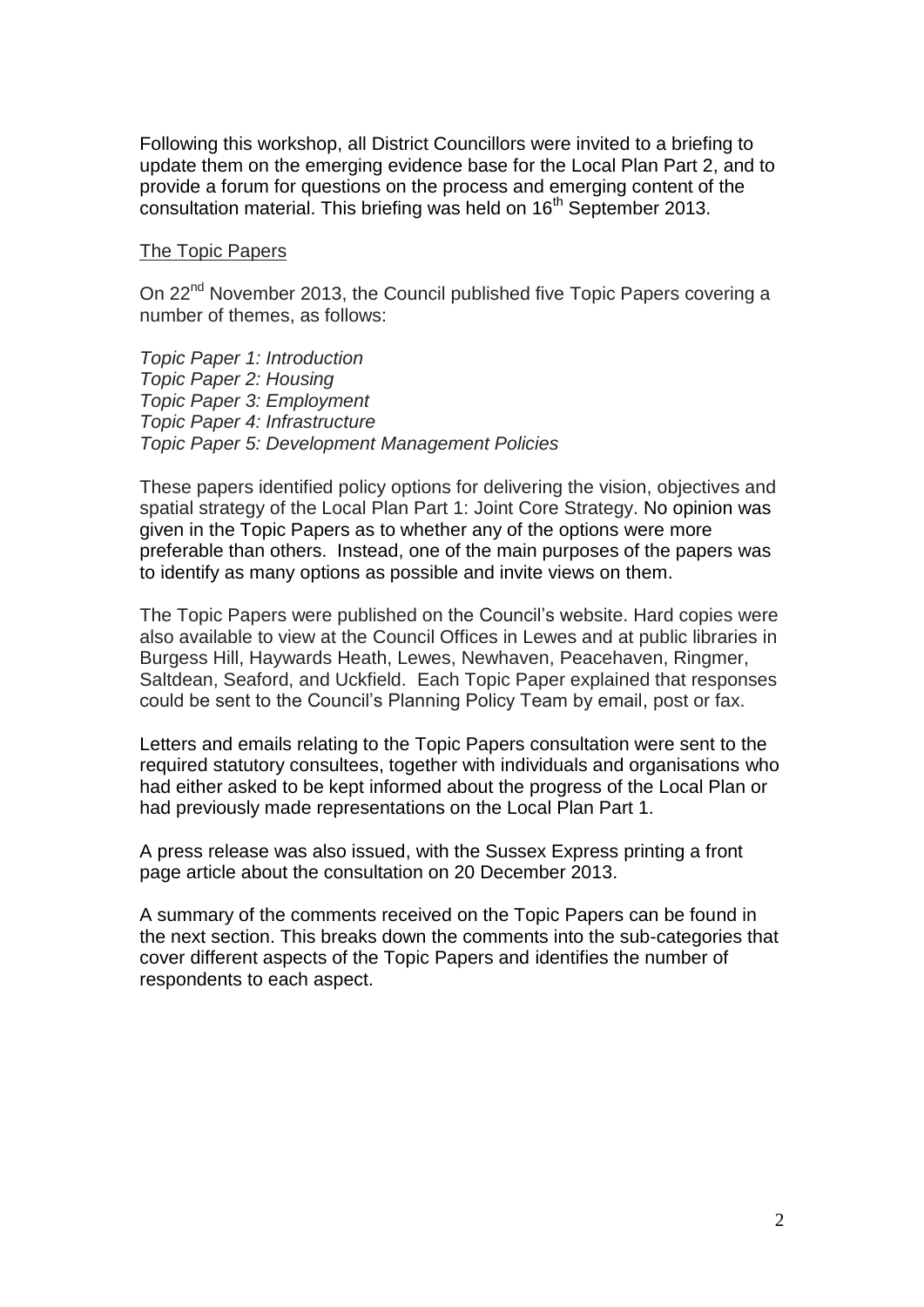# **Summary of Representations on the Local Plan Part 2: Issues and Options Topic Papers**

The tables below summarise the representations made on particular sections of the Issue and Options Topic Papers, and indicate how the comments received have influenced the Draft Local Plan Part 2.

# **Comments on Topic Paper 2: Housing**

# **Infrastructure Capacity**

#### **Number of respondents 7 Summary of the comments received**

Southern Water commented that new housing allocations should connect to sewerage system at nearest point of capacity.

Ringmer Parish Council commented that infrastructure requirements resulting from housing development should be viewed cumulatively rather than on an individual site basis. Additionally, one respondent stated that before any new development occurred in Ringmer, the existing infrastructure needs to be upgraded. Telscombe Town Council stated that they support the need for a clear CIL/S106 Policy. One respondent commented that developments in Newhaven should contribute to the recreation ground.

A number or respondents from across this district commented on how new developments could negatively impact the district's road network. The Peacehaven & District Residents' Association raised their concern about the pressure new development in Peacehaven will have on the A259; they state the road is already threatened with subsidence.

One respondent commented that the A272 is already too congested to support new housing in Newick. Additionally, the Newick Village Society stated that congestion and traffic management should be analysed for any new developments.

**How these comments have influenced the Draft Document and further information relating to this section of the Local Plan Part 2.**

Southern Water's comments have been reflected in each of the site allocations within Local Plan Part 2.

Issues around the capacity of existing infrastructure, including road networks, to accommodate new development were considered as part of the preparation of Local Plan Part 1. Whilst the accompanying Infrastructure Delivery Plan does not identify any fundamental infrastructure deficits improvements and new infrastructure provision will be needed to support development in the district. Core Policy 7 (Infrastructure) of the Local Plan Part 1 and its supporting text sets out how this will be achieved, including the implications of the Community Infrastructure Levy. No fundamental concerns were raised to the proposed housing site allocations and any potential impacts on local infrastructure from individual developments will be considered at the planning application stage.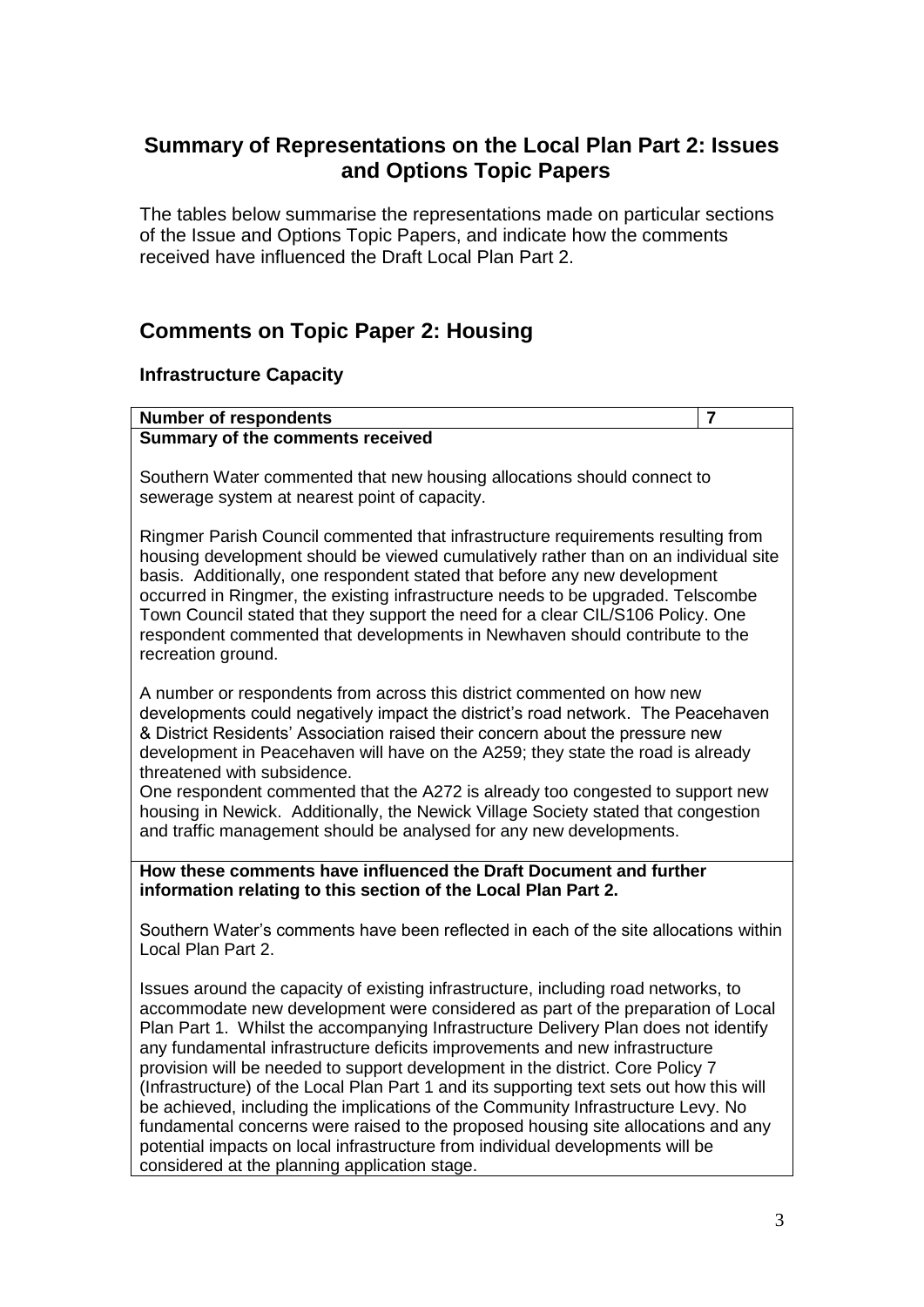#### **Number of respondents 33 Summary of the comments received**

Two consultees commented that the housing target for Lewes District is too high. However, in contrast to this a number of respondents, including home developers commented that the overall housing targets too low and will be increased at examination, and for this reason more sites should be considered.

One respondent commented that housing targets being set to settlements are misleading as the amount of houses set has not yet been agreed/found sound at examination, also suggests that LDC does have a preconceived view. In addition they state that it should be specifically stated that the targets set are a minimum.

One respondent stated that some towns within the district could and should have larger housing targets. This view is supported by another consultee who commented that allocations in the coastal strip in particular should be higher. Additionally one respondent stated that Wivelsfield Green can make a much larger contribution to the housing supply than has been identified; it should not be limited to 30 units.

Ringmer Parish Council comments that a minimum level of 6 units for site allocations should not be imposed. They also note that there is reference made to 220 additional units for Ringmer and Broyleside in the appendix, this should be 100 as stated in topic paper 2 and the Core Strategy.

Chailey Parish Council commented that Chailey should be considered as one dispersed settlement rather than 2 separate settlements. In light of this, one target of 40 units should be designated for the whole area as opposed to one for 30 and one for 10. Another respondent raised concerns that the table listing sites is misleading (CH/A07 is sites A04 and A06 combined) and this may cause the site to be double counted.

A number of respondents commented that allocations seem unfair; in particular allocations for Newhaven, Plumpton and Newick seem too high, another consultee commented that Newick is undesirable for further development. In contrast to this a number of consultees stated that areas within the district had greater capacity than had been allocated. One respondent commented that Cooksbridge should have a higher housing allocation which should be delivered to the north of the settlement where the services are located. Another respondent felt that the housing figure allocated to Seaford could be exceeded. Additionally, a respondent commented that the 220 houses allocated for Peacehaven and Telscombe should not be regarded as an upper limit. One respondent also commented that Wivelsfield Green can make a much larger contribution to the housing supply than has been identified; it should not be limited to 30 units. Telscombe Town Council supports the identification of 220 net additional units in the area and would like to see 40% of these affordable homes.

Plumpton Parish Council, and a number of respondents, commented that housing allocations should take into account affordable housing units achieved in an area (Plumpton has begun development of 14 affordable units; these should be removed from their target of 50) and considered 50 units to be overdevelopment. Plumpton Parish Council also considered that the current allocations should be a maximum not a minimum.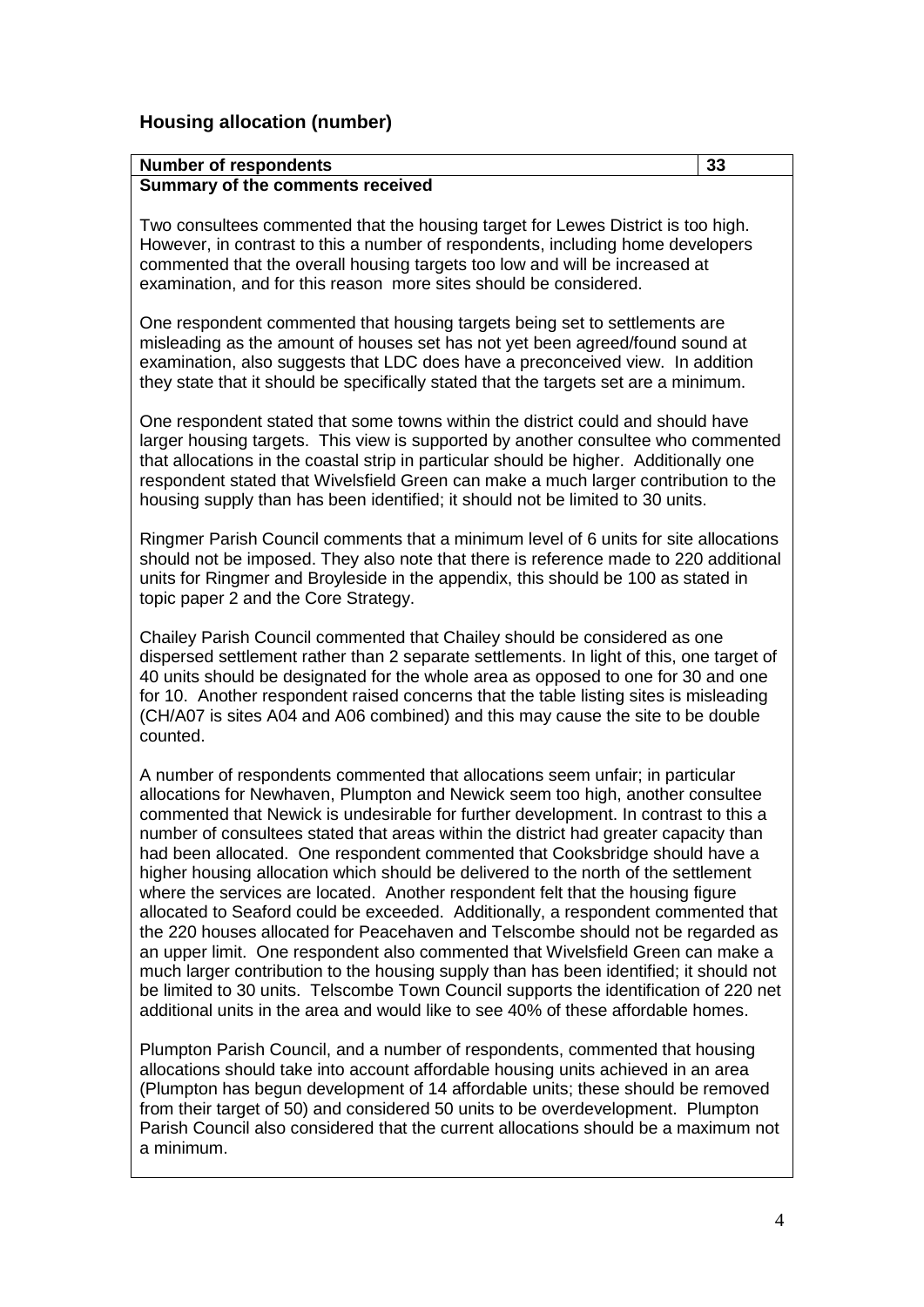However, in contrast to this one consultee commented that the support the allocation of 50 houses for Plumpton Green.

#### **How these comments have influenced the Draft Document and further information relating to this section of the Local Plan Part 2.**

Comments on housing numbers and distribution are noted. Strategic issues such as these were discussed at the Joint Core Strategy examination and planned minimum levels of housing growth are now set out within Spatial Policies 1 and 2 of Local Plan Part 1. Local Plan Part 2, where relevant, identifies housing sites allocations to meet these minimum housing requirement figures. Housing numbers for settlements which fall within the South Downs National Park, or designated neighbourhood plan areas intending to allocate housing sites, will be identified through the South Downs National Park Authority's Local Plan or relevant neighbourhood plan.

## **Site allocations**

| <b>Number of respondents</b>                                                                                                                                                                                                                                                                                                                                                                                      | 9 |
|-------------------------------------------------------------------------------------------------------------------------------------------------------------------------------------------------------------------------------------------------------------------------------------------------------------------------------------------------------------------------------------------------------------------|---|
| Summary of the comments received                                                                                                                                                                                                                                                                                                                                                                                  |   |
| A number of respondents raised concerns about new development within the<br>villages, and lesser extent Peacehaven, as residents would be reliant on cars. Two<br>respondents commented that Newick, and other villages, cannot cope with additional<br>housing and new settlements should be considered. However, Wivelsfield Parish<br>Council supported the allocation of 30 units for Wivelsfield Green.      |   |
| One consultee stated that consultation on sites is premature as the housing targets<br>aren't definite yet. One respondent commented that the proposed housing in<br>Ringmer and Broyleside is misleading as it excludes the strategic site on land north<br>of Bishops lane. One respondent commented that new housing developments should<br>be directed nearer to the borders of the Mid-Sussex District.      |   |
| Plumpton Parish Council and another respondent commented that housing<br>allocations should take account of extant planning permissions which should be<br>delivered before new sites are considered.<br>One respondent commented that other SHLAA sites in Barcombe Cross should be<br>considered.<br>Newick Village Society stated that new housing developments should be integrated<br>with employment units. |   |
| How these comments have influenced the Draft Document and further<br>information relating to this section of the Local Plan Part 2.                                                                                                                                                                                                                                                                               |   |
| With regards to comments made relating to housing numbers and distribution these<br>comments are noted. Strategic issues such as these were discussed at the Joint<br>Core Strategy examination and are now set out within Spatial Policies 1 and 2 of<br>Local Plan Part 1.                                                                                                                                      |   |

Since the Issues and Options consultations a number of additional sites have been assessed as part of the Strategic Housing Land Availability Assessment (now also referred to as the Strategic Housing and Economic Land Availability Assessment). Consequently, a number of additional potential housing sites have been considered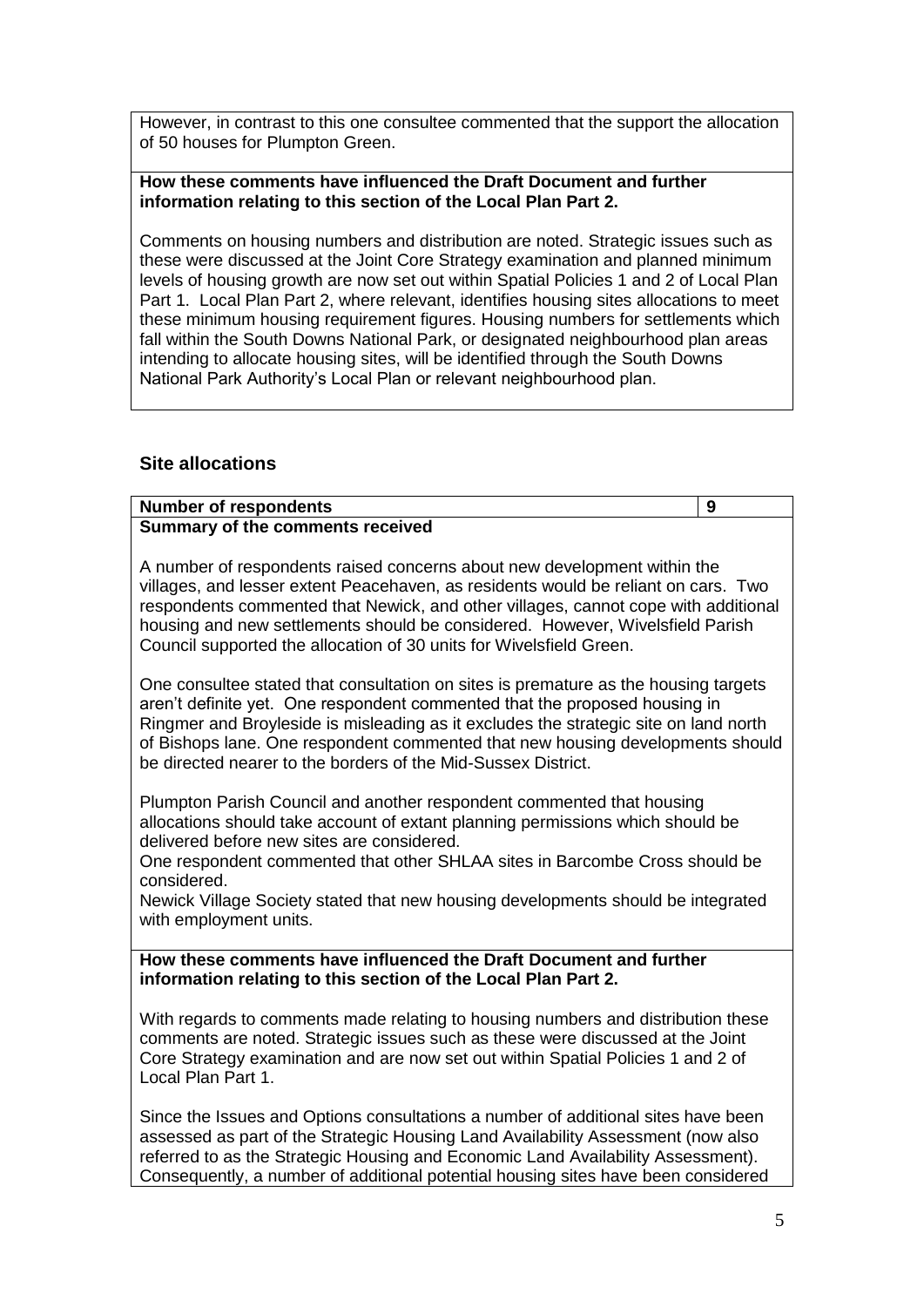for allocation through the Local Plan Part 2 process.

# **Affordable housing**

#### **Number of respondents 2**

## **Summary of the comments received**

One respondent supported the provision of affordable housing, preferably at 40%, and another commented that housing units built in Plumpton should be affordable for local people.

#### **How these comments have influenced the Draft Document and further information relating to this section of the Local Plan Part 2.**

Comments are noted. Levels of affordable housing contributions are set out within Core Policy 1 of Local Plan Part 1. This policy should be considered alongside national policy.

# **Housing Type, Density and Mix**

# **Number of respondents 6**

**Summary of the comments received**

Plumpton Parish Council raised their concern that the basis for determining the nature of housing, in the absence of a Neighbourhood Plan, is not defined.

A number of respondents commented that C2 residential use should be allocated separately to C3 residential use, as developer preference will always be for C3. Telscombe Town Council supports the need to provide a mixture of housing.

East Sussex County Council commented that developers should be encouraged to create housing for elderly residents, near to local amenities. Additionally, other respondents stated that the main need in Peacehaven is for retirement and nursing homes, these should be prioritised.

#### **How these comments have influenced the Draft Document and further information relating to this section of the Local Plan Part 2.**

Plumpton Parish Council is preparing a neighbourhood plan which will allocate housing sites. It will be for the neighbourhood plan to identify the location of housing and define any site specific requirements of these housing allocations. In the event that a neighbourhood plan does not make satisfactory progress, against its timetable, or fail at examination or referendum, then the District Council will identify housing allocations for that settlement within a subsequent development plan document.

Comments relating to C2 development are noted. Whilst Local Plan Part 1 does not identify a level of C2 accommodation to be delivered it is acknowledged that there is an increasing elderly population and consequently, suitable accommodation. The District Council is continuing to work with East Sussex County Council and other East Sussex local authorities to establish the level and location of this type of residential development.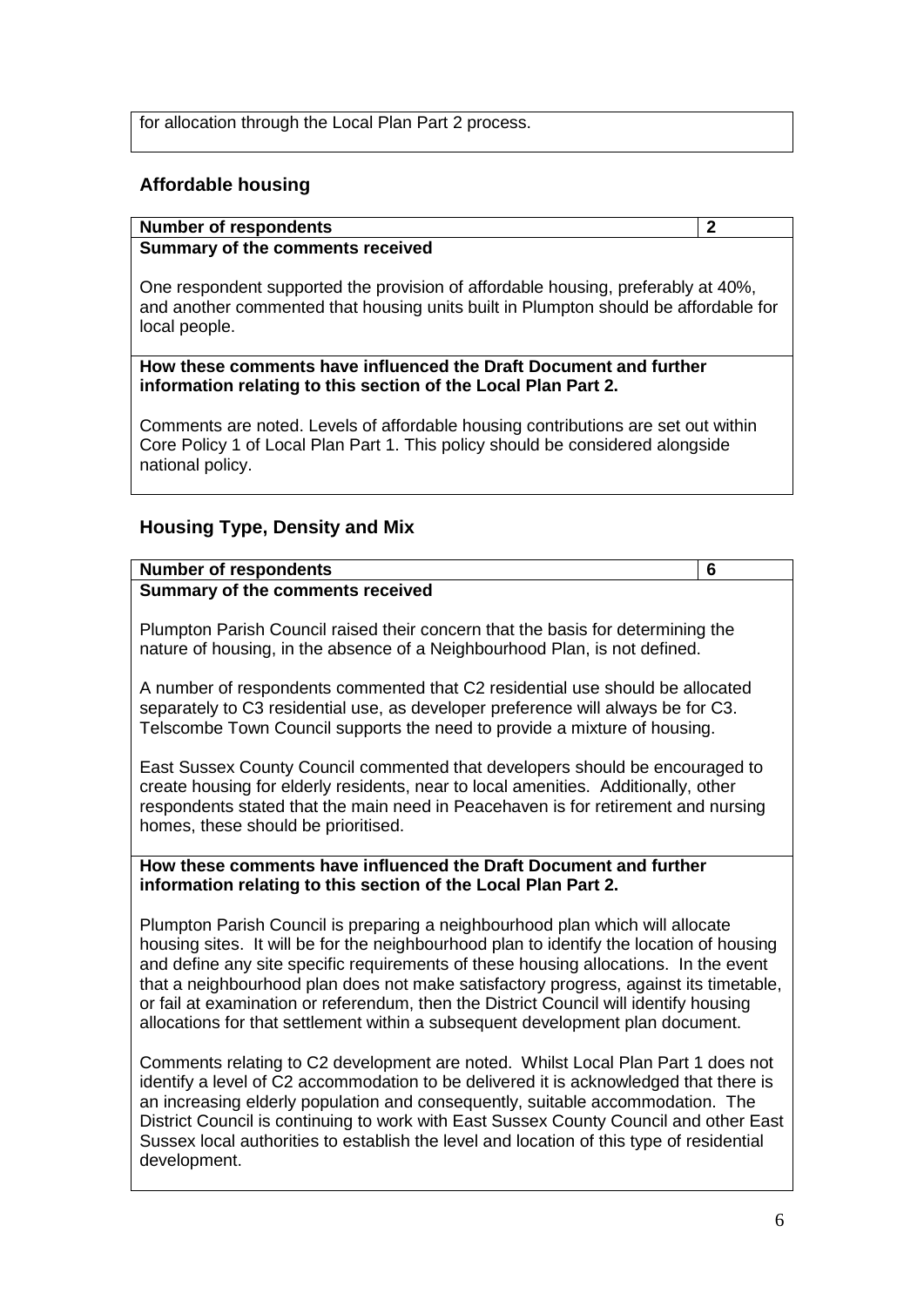# **Site location/ size**

#### **Number of respondents 17 Summary of the comments received**

A number of respondents commented that brownfield sites and sites within the planning boundaries should be prioritised. One respondent commented that in Plumpton specifically smaller sites should be prioritised alongside brownfield land.

A number of respondents considered that development would integrate better with the surrounding environment if it were on smaller, rather than larger, sites. One respondent commented that development in Ringmer should be of a small enough scale to avoid it expanding into a town and becoming a suburb of Lewes and maintain the village feel.

#### **How these comments have influenced the Draft Document and further information relating to this section of the Local Plan Part 2.**

Comments noted. Re-using suitable previously developed land is a key strategic objective within the adopted 2016 Joint Core Strategy. Site allocation options were considered through the Local Plan Part 2 evidence base continues to prioritise previously developed land through their assessment.

The made Ringmer Neighbourhood Plan contains a policy (Policy 6.3) around new development respecting the village scale. No additional housing allocations are made in Ringmer through Local Plan Part 2, however should allocations be made in future this policy will need to be considered.

# **Environmental impact**

| <b>Number of respondents</b>                                                                                                                                                                                                                                                                                                                                                                                                                                                                | 6 |
|---------------------------------------------------------------------------------------------------------------------------------------------------------------------------------------------------------------------------------------------------------------------------------------------------------------------------------------------------------------------------------------------------------------------------------------------------------------------------------------------|---|
| <b>Summary of the comments received</b>                                                                                                                                                                                                                                                                                                                                                                                                                                                     |   |
| East Sussex County Council commented that noise pollution should be a<br>consideration if considering sites along the A259 Newhaven.                                                                                                                                                                                                                                                                                                                                                        |   |
| Sussex Wildlife Trust stated that a phase one biodiversity survey should be<br>undertaken for each site identified and more in depth information should be provided<br>about the biodiversity of each site. East Sussex County Council stated that there is a<br>need to consider rare and protected species across all sites and habitat surveys will<br>be required for most sites and assessments should include the need for a buffer zone<br>between development and ancient woodland. |   |
| Natural England commented that consideration needs to be given to the potential<br>impacts of sites within, or in the setting of, designations such as the South Downs<br>National Park (SDNP), SSSIs and Sussex Heritage Coast. Friends of Lewes Society<br>stated that the impacts of housing on areas inside the SDNP should be considered.                                                                                                                                              |   |
| How these comments have influenced the Draft Document and further<br>information relating to this section of the Local Plan Part 2.                                                                                                                                                                                                                                                                                                                                                         |   |

It is acknowledged that the district has high quality and diverse landscapes which in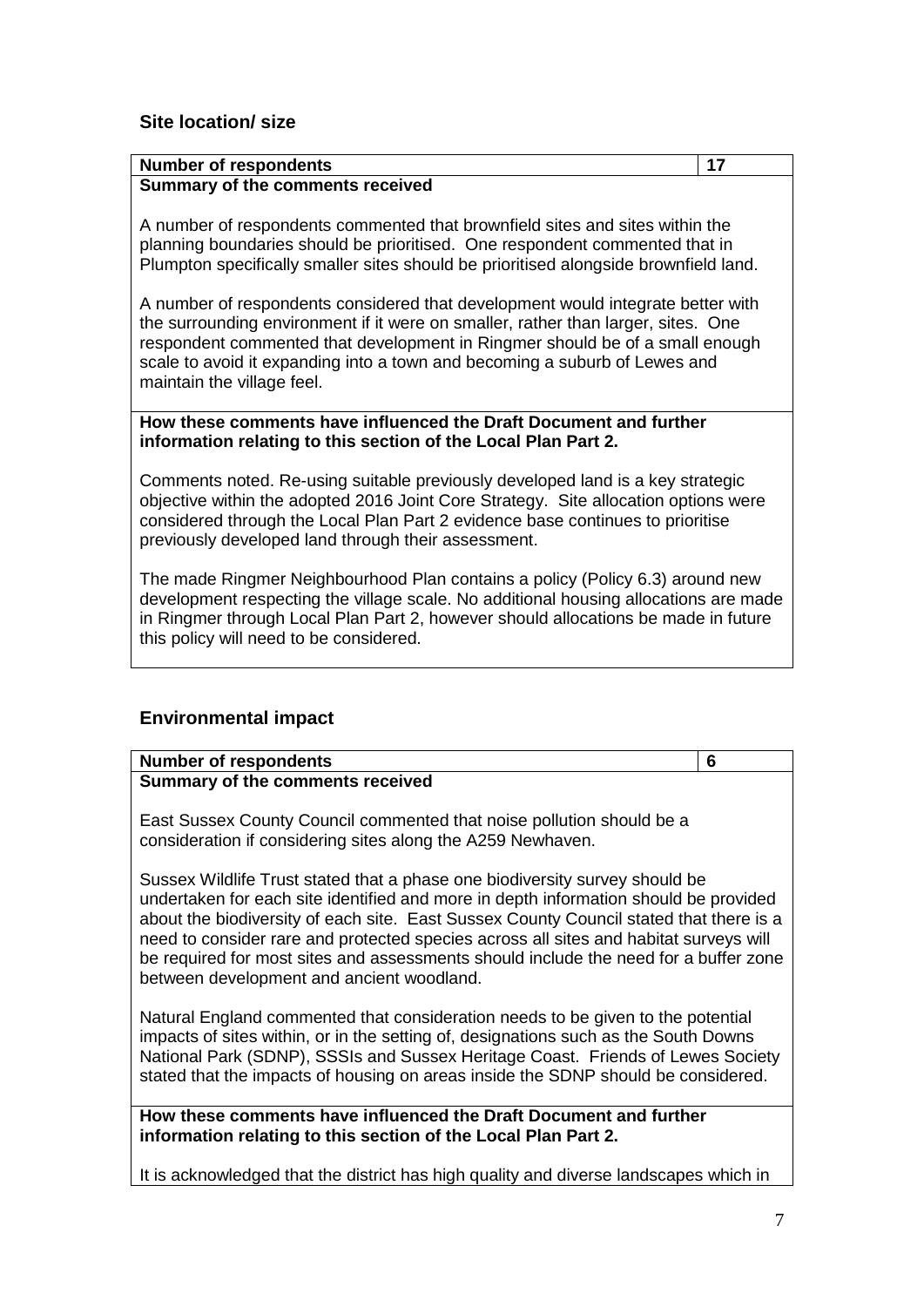turn offer suitable habitats to a number of different species of flora and fauna. The South Downs National Park is one of the district's significant landscape designations. As such, potential impacts on the South Downs National Park from potential housing sites forms part of a site's suitability. Relevant supporting evidence base studies, including ESCC Landscape Character Assessment and LDC Landscape Capacity Study, have also informed this process.

In considering potential sites for housing, both through the SHELAA process and Local Plan Part 2, recordings of rare and protected species and potential impacts on designated protected areas have informed the suitability of the site for development. Further detailed surveys/ assessment have been required where these potential constraints have been identified. Such constraints have also been considered through the Sustainability Appraisal process which in turn informed the proposed housing site allocations.

# **Comments on specific sites within parishes**

#### **Barcombe**

| <b>Number of respondents</b>                                                                                                                                                                                                                                                                                                                                       | 2 |
|--------------------------------------------------------------------------------------------------------------------------------------------------------------------------------------------------------------------------------------------------------------------------------------------------------------------------------------------------------------------|---|
| Summary of the comments received                                                                                                                                                                                                                                                                                                                                   |   |
| BA/A01 - East Sussex County Council supports site. Opposed by a respondent who<br>owns the access to the site.                                                                                                                                                                                                                                                     |   |
| How these comments have influenced the Draft Document and further<br>information relating to this section of the Local Plan Part 2.                                                                                                                                                                                                                                |   |
| Previously it was thought that potential access was in third party ownership, it has<br>since been confirmed that the access is within the same ownership, albeit still<br>requires improvements to accommodate additional housing hence being identified as<br>'developable' within 2017 Strategic Housing and Economic Land Availability<br>Assessment (SHELAA). |   |

#### **Chailey**

| <b>Number of respondents</b>                                                                                                                                                                                                                                                                                                                                                                                                                                                                                                                          | 10 |
|-------------------------------------------------------------------------------------------------------------------------------------------------------------------------------------------------------------------------------------------------------------------------------------------------------------------------------------------------------------------------------------------------------------------------------------------------------------------------------------------------------------------------------------------------------|----|
| Summary of the comments received                                                                                                                                                                                                                                                                                                                                                                                                                                                                                                                      |    |
| CH/A01 – Chailey Parish Council agrees with the assessment of the site (note that<br>the library mentioned is a mobile one which only visits once a month).                                                                                                                                                                                                                                                                                                                                                                                           |    |
| CH/A02 – Chailey Parish Council and a number of other respondents oppose site<br>due to: poor public transport access; congestion; access issues and; that<br>development would constitute ribbon development along the A272. Respondents<br>also considered capacity to be too high and that development would erode the<br>character of the village and result in the loss of green gap between Newick and<br>Chailey. East Sussex County Council considered that proposed site could<br>accommodate development without detracting from landscape. |    |

CH/A03- Chailey Parish Council supported site option on the grounds that it is a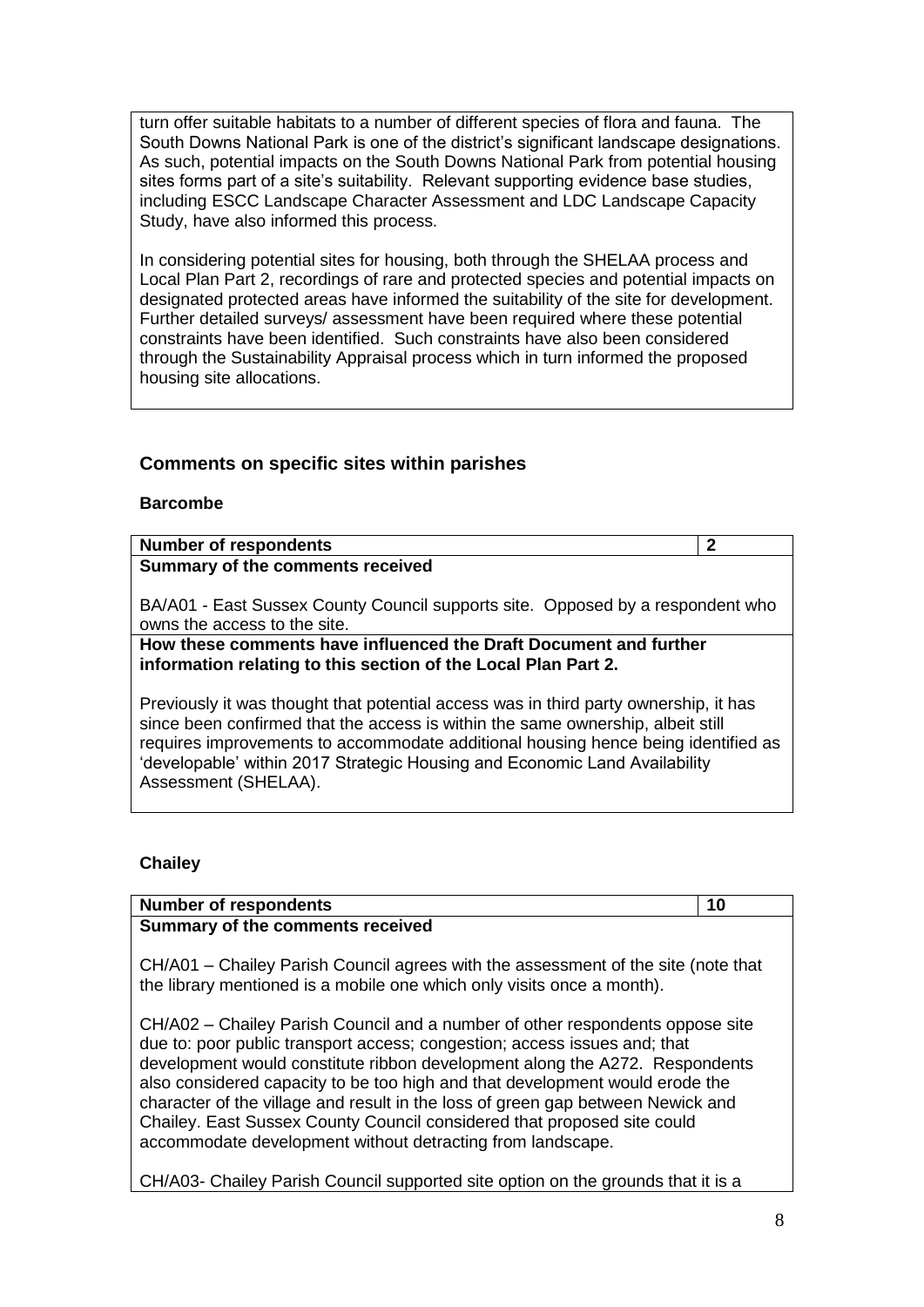logical infill at the number of units suggested. Another respondent supported the site but expressed that it should be developed to a higher capacity than 8. A number of issues such as sewage access, contaminated land and ancient woodland need to be considered. The site is within 500m of local services and access is achievable. East Sussex County Council considered that a development in keeping with adjacent character could be accommodated on proposed site.

CH/A04- Chailey Parish Council, and a number of other respondents, opposed site option due to: poor public transport access; congestion; access issues; and that development would constitute ribbon development along the A272. Respondents also considered capacity to be too high and that development would erode the character of the village and result in the loss of green gap between Newick and Chailey. East Sussex County Council considered that proposed site could accommodate development without detracting from landscape.

CH/A05- Chailey Parish Council considered that B1 and B2 or mixed use would be most appropriate use for site.

CH/A06- Chailey Parish Council along with a number of other respondents opposed site option due to: poor public transport access; congestion; access issues; and that development would constitute ribbon development along the A272. Respondents also considered capacity to be too high and that development would erode the character of the village and result in the loss of green gap between Newick and Chailey. One respondent states that development of this site would cause flooding of neighbouring properties. East Sussex County Council considered that proposed site could accommodate development without detracting from landscape.

CH/A07-Chailey Parish Council along with a number of other respondents oppose site option due to: poor public transport access; congestion; access issues; and that development would constitute ribbon development along the A272. Respondents considered capacity to be too high and that development would erode the character of the village and result in the loss of green gap between Newick and Chailey. This would also be a car dependent development.

One respondent supports the development on the grounds that it would include affordable housing, has good access, is deliverable, is close to the services located in Newick and is located outside of the 7km Zone of influence around the Ashdown Forest. They additionally comment that there is no flood risk at this site. East Sussex County Council considered that proposed site could accommodate development without detracting from landscape.

CH/A08- Chailey Parish Council along with one other respondent oppose this development on the grounds that it would be unacceptable ribbon development along the A272, furthermore, visibility splays are not easily achievable. East Sussex County Council considers that proposed site could accommodate development without detracting from landscape.

#### **How these comments have influenced the Draft Document and further information relating to this section of the Local Plan Part 2.**

Comments are noted and reflected in evidence to Local Plan Part 2 and the preferred site allocation options identified. East Sussex County Council, as the local highway authority, have provided in principle site specific comments through the SHELAA assessment process which have informed the housing site allocations.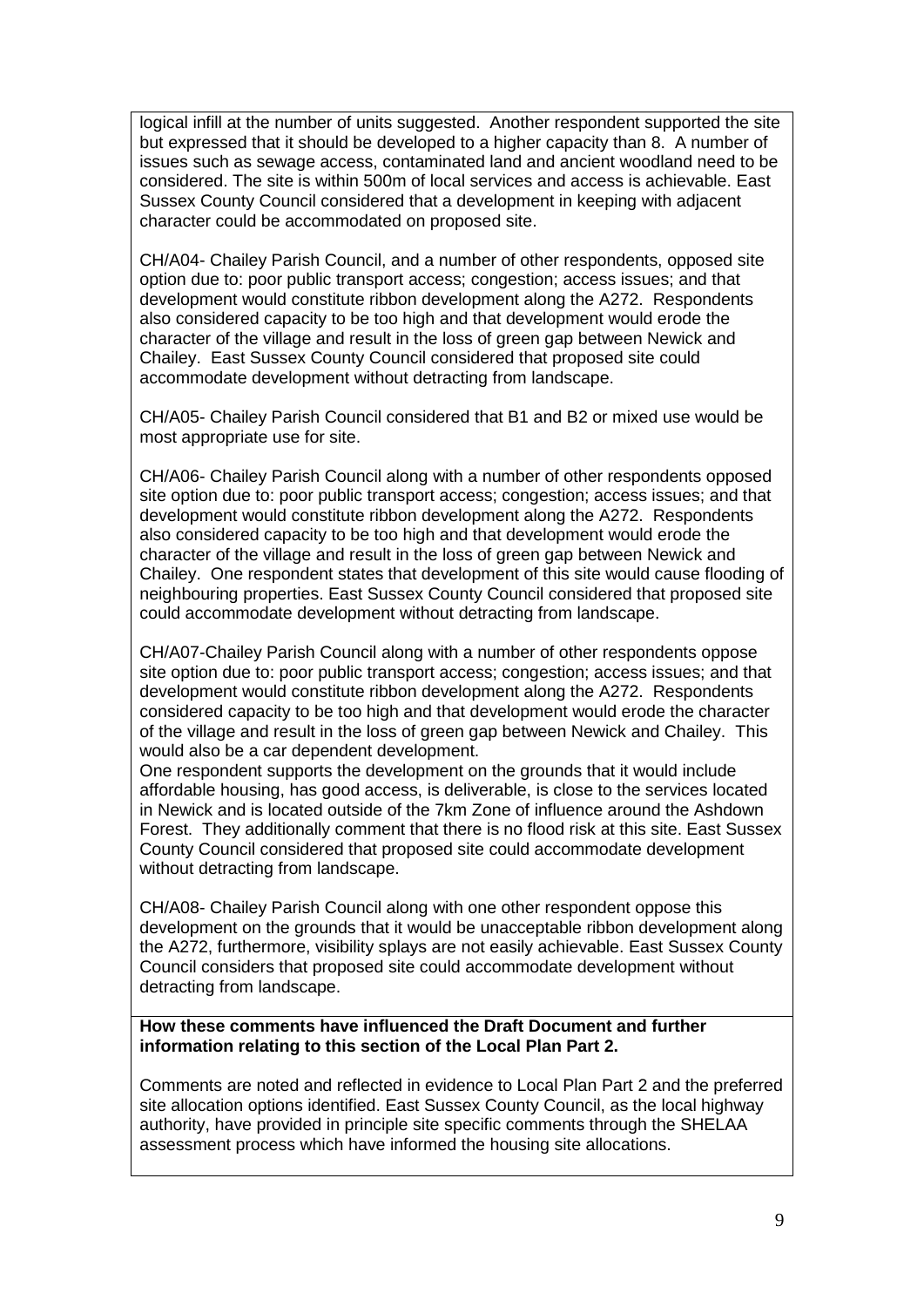The issue of the 'green gap' between Newick and North Chailey being eroded by potential development is a common concern for sites located between Station Road and Lower Station Road. Potential impacts of development on the existing built environment, including local character, are considerations in the assessment of potential housing site allocations.

CH/A05 is no longer considered available as the site is unlikely to be available for alternative uses within the plan period. Relevant evidence base documents (SHELAA) have been amended to reflect this.

## **Cooksbridge**

# **Number of respondents 3 Summary of the comments received** CB/A01- South Downs Society opposed to site option as it is adjacent to the SDNP. If taken forward development should be to a high standard of design, reflecting the sites proximity to the SDNP. Another respondent commented that site option could support higher capacity. CB/A02- Another respondent commented that site option could support higher capacity. CB/A03 (within SDNP) - South Downs Society opposed site option as it is adjacent to the SDNP. If taken forward development should be to a high standard of design, reflecting the sites proximity to the SDNP. Another respondent commented that site

#### **How these comments have influenced the Draft Document and further information relating to this section of the Local Plan Part 2.**

Comments are noted and reflected in evidence to Local Plan Part 2 and the approach taken to meeting settlement's housing requirement. CB/A02 now has planning permission for 27 dwellings: Chatfields Yard. Due to the absence of any other suitable housing sites, outside the SDNP, completions from this site will contribute to Cooksbridge's settlement housing figure.

*CB/A01 (Land off Beechwood Lane now designated as Local Green Space through Hamsey Neighbourhood Plan – site option no longer available for development). CB/A03 (Land north of Beechwood Lane is within SDNP and therefore cannot be allocated through LPP2)*

# **Newhaven**

#### **Number of respondents** 43 **Summary of the comments received**

option could support higher capacity.

NH/A02- East Sussex County Council stated that site is not available as identified for the new Lilac Sky academy primary school. One respondent opposed to site option due to unsuitable access to A259 via Fort Road and South Road causing major traffic problems. Congestion, danger to children along Court Farm Road and flooding also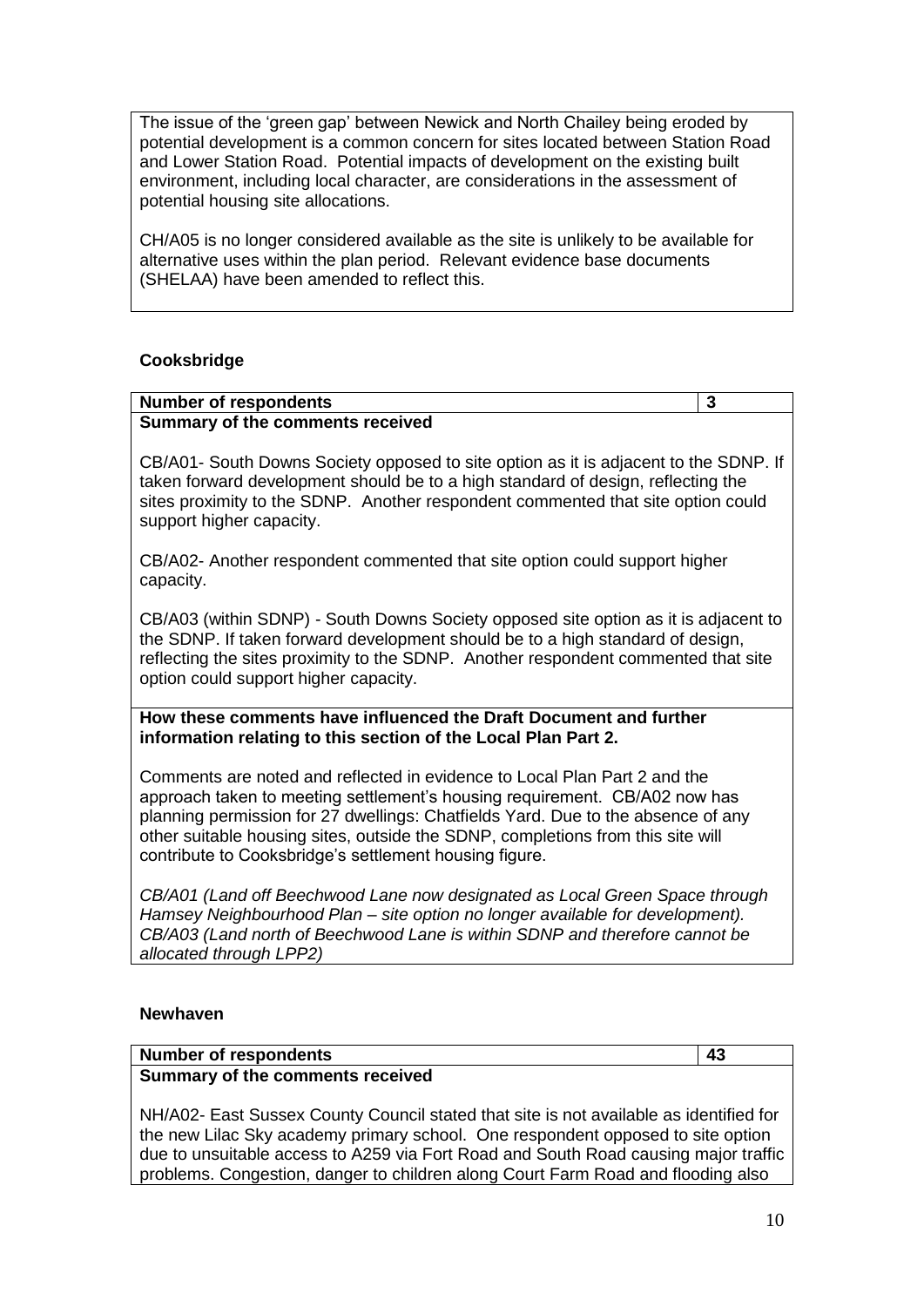identified as concerns.

NH/A03- A number of respondents opposed site option due to the area being considered a valuable public open space and identified to accommodate a cycle path to Lewes. Respondents also commented that development would cause a number of issues including flooding, congestion of the C7 road; impacts on local amenities; negative impacts on wildlife; and site would set a precedent for future development of the area. East Sussex County Council commented that there is a legal agreement between LDC and East Sussex County Council to protect the tree planting carried out at this site.

NH/A05- One respondent supported development of this site.

NH/A06- Site option opposed by a number of respondents on the grounds that development would: put excessive strain on local infrastructure; increase traffic congestion; loss of green infrastructure and semi-rural character of area; impacts on views of current residents; and is an archaeologically important site. A number of respondents also commented that the site acts as a buffer to the SDNP and the suggested capacity (8 units) is too high. Site access identified as an issue; unadopted road and suggested that land not available to be widened to accommodate access to the site.

NH/A07- One respondent opposed site option due to: unsuitable access to A259 via Fort Road and South Road causing major traffic problems; congestion; danger to children along Court Farm Road; and flooding.

NH/A08- One respondent commented that development should avoid the A259 by opening access on the C7.

NH/A09- One respondent supported site option.

NH/A12- One respondent opposed site option due to: loss of open space; isolation of Castle Hill; and unsuitable access to A259 via Fort Road and South Road causing major traffic problems; congestion; danger to children along Court Farm Road; and flooding. East Sussex County Council states that access for this site would be across East Sussex County Council education land; this will not be possible in light of the lilac sky academy. Another respondent commented that access via Upper Valley Road should be considered.

NH/A14- One respondent supported site option.

NH/A15- Respondents oppose site option due to the largest portion of the site being below the level of reservoir and therefore unsuitable to develop. Part of the site fronting Kings Road is acceptable.

NH/A17- One respondent opposed site option on the grounds of loss of Green Infrastructure. If developed then development should avoid the A259 by opening access on the C7.

NH/A19- A number of respondents opposed site option as: it is outside the settlement boundary; acts as an important buffer; and impacts on the semi-rural character of the area. Additionally, the site is located within the SDNP so not in LDC remit to consider.

NH/A20- A number of respondents oppose site option as: it is outside the settlement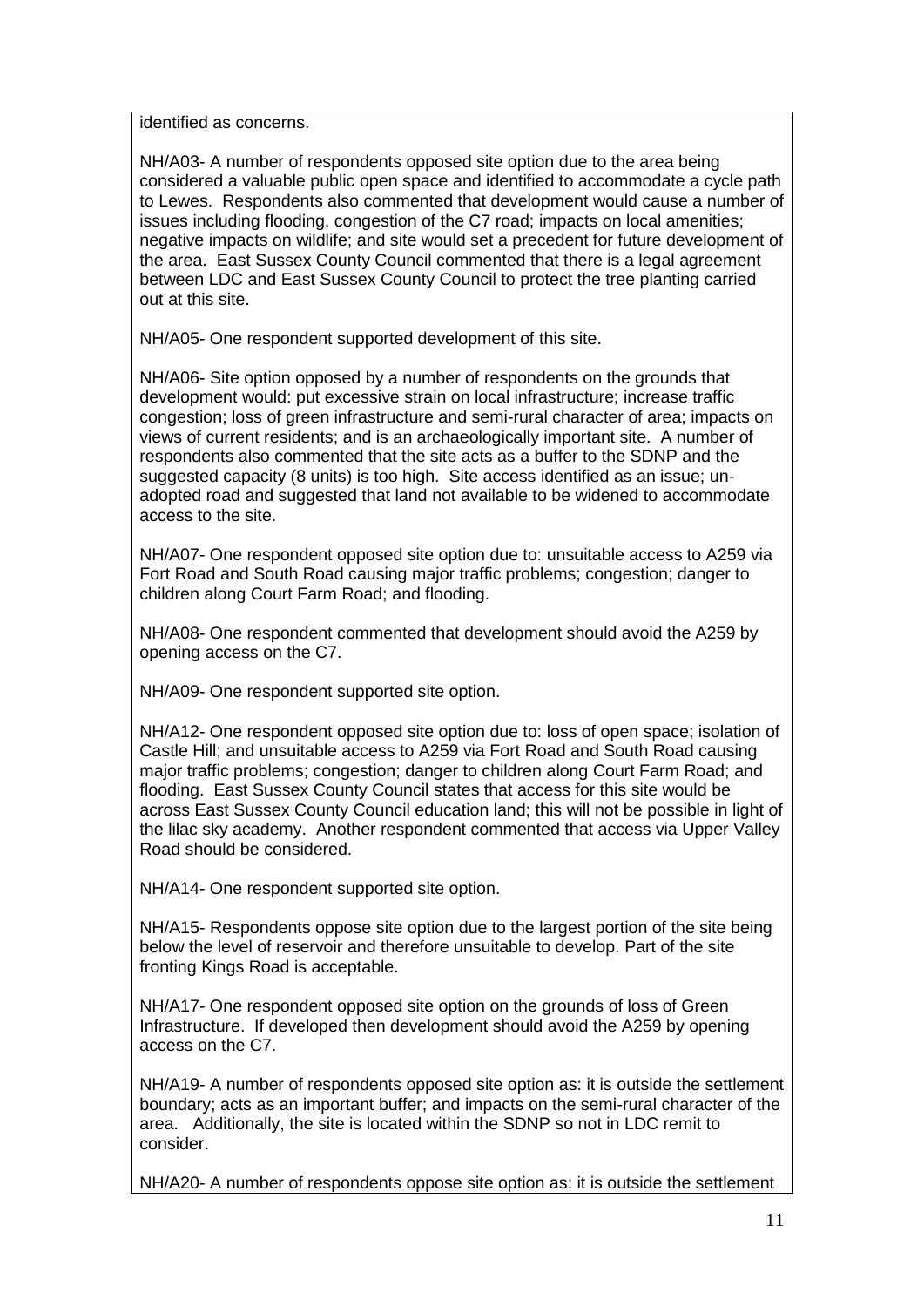boundary; acts as an important buffer; and impacts on the semi-rural character of the area. Additionally, the site is located within the SDNP so not in LDC remit to consider.

#### **How these comments have influenced the Draft Document and further information relating to this section of the Local Plan Part 2.**

Comments noted and, where appropriate, reflected in Local Plan Part 2 evidence. Newhaven's emerging Neighbourhood Plan identifies site allocations to meet the settlement's housing requirement. LPP2 therefore does not identify housing site options for Newhaven. In the event that the neighbourhood plan does not make satisfactory progress, against its timetable, or fail at examination or referendum, then the District Council will identify housing allocations for Newhaven within a subsequent development plan document.

NH/A12 (Land at Tideway School, Harbour Heights, Meeching Quarry and West of Meeching Quarry) – site is now allocated as strategic site (SP7: Land at Harbour Heights), incorporating unimplemented 2003 Local Plan allocation (NH8).

*Sites NH/A19 (Land south west of 7 Park Drive Close) and NH/A20 (Land east of Hill Road) are within SDNP and therefore cannot be allocated through LPP2.*

#### **Newick**

#### **Number of respondents 6**

#### **Summary of the comments received**

NW/A01- Site option opposed by a number of respondents on the grounds that development would encourage car use and reduce the green gap between Newick and Chailey. One respondent supported site due to good access to local school.

NW/A03- One respondent opposed site option. A number of respondents support site option due to close proximity to services and no archaeological, flood risk or access constraints and is supported by the Local Plan.

NW/A04- One respondent opposed site due to: being adjacent to a conservation area and listed buildings; previous unsuccessful planning history; unsuitable access; requires improvements to the footpath network; and loss of Green Infrastructure. One respondent supported site due to its close proximity to the village green.

NW/A05- One respondent supported site option due to it having good access and being close to vital infrastructure.

NW/A06- This site option is opposed by two respondents due to loss of the green gap between Chailey and Newick and encouraging car use.

NW/A07- One respondent opposes site option due to loss of employment land. Another respondent supports site due to its close proximity to the green, which would not encourage car use.

NW/A08- East Sussex County Council commented that this is a less favourable site as it would extend the building line south and set a precedent for the release of other large gardens to the south of the lane.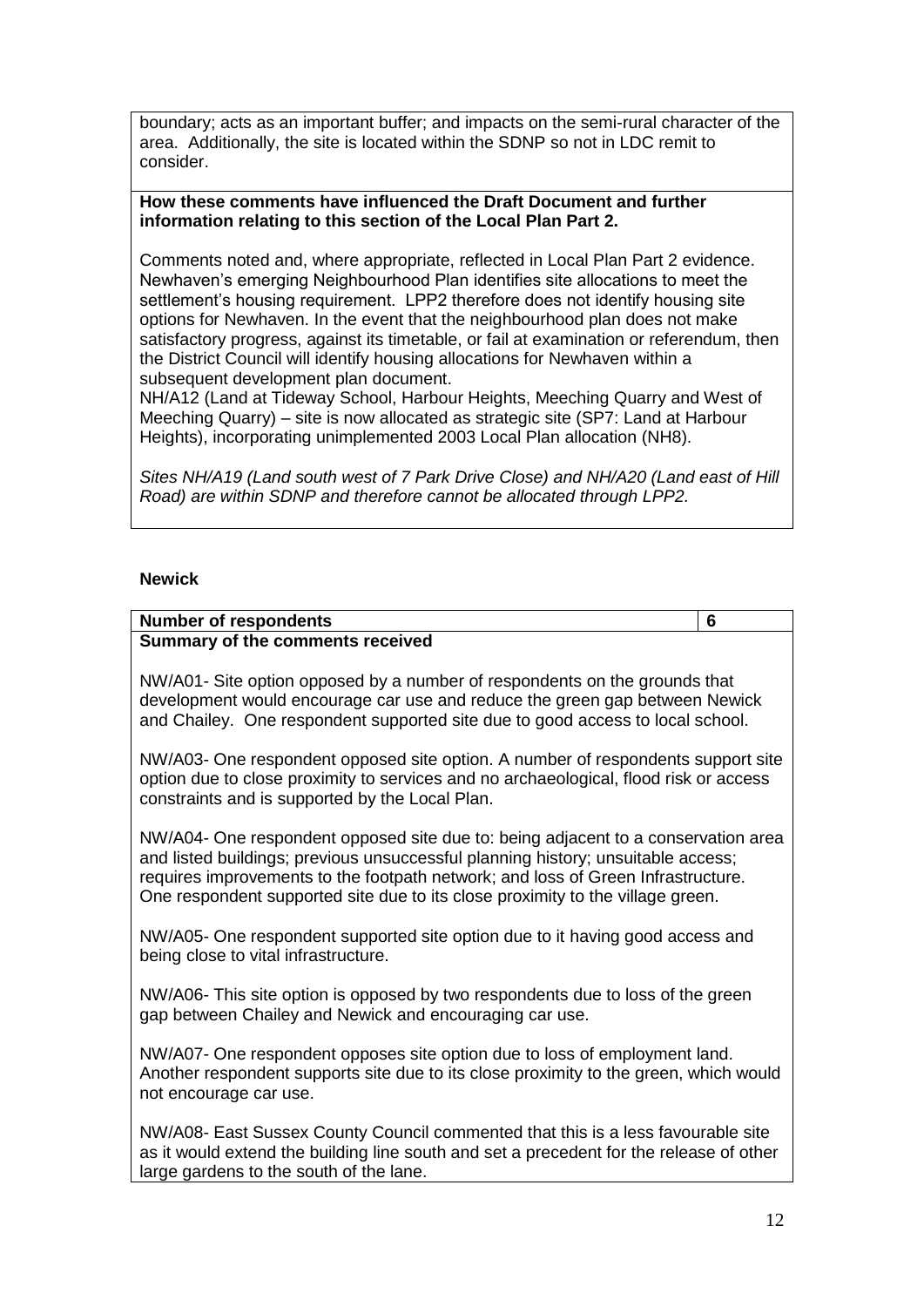NW/A09- East Sussex County Council commented that this is a less favourable site as it would extend the building line south and set a precedent for the release of other large gardens to the south of the lane.

NW/A10- This site option is opposed by a number of respondents due to loss of green gap between Chailey and Newick.

NW/A11- Respondent opposed to site option due to loss of green gap between Chailey and Newick. Another respondent supported site with a mixed use with residential (Northern part) and leisure uses. There are no ownership, infrastructure or availability issues.

NW/A12- One respondent supported site option due to close proximity to village services. East Sussex County Council opposed site option on landscape grounds.

NW/A13- East Sussex County Council opposed site option grounds.

NW/A14- A number of respondents opposed site option due to the loss of green space between Chailey and Newick.

**How these comments have influenced the Draft Document and further information relating to this section of the Local Plan Part 2.**

Comments noted. Evidence has been updated, where appropriate, to reflect comments. The Newick Neighbourhood Plan allocates sites to meet Newick's housing requirement figure, therefore Local Plan Part 2 does not identify housing site options for the settlement.

#### **Plumpton Green**

#### **Number of respondents 44 Summary of the comments received**

PL/A01- One respondent supported site. A number of other respondents opposed the site option due to the risk of flooding and potential loss of habitat. One respondent suggested lower density housing as large scale development may inhibit drainage and cause flooding. It was also considered that current infrastructure cannot support proposed large scale development.

PL/A02- One respondent supported site. Another opposed site option due to the risk of flooding; increased traffic along Station Road; and access issues. Site PL/A03 or 'to the North of the village' were suggested as alternative sites for development.

PL/A03- A number of respondents opposed site option due to: potential for increased risk flooding of neighbouring properties; poor access to site; hazardous land; and current infrastructure cannot support such large scale development. The site was refused planning (on two occasions). One respondent suggested a lower density housing development would be more appropriate.

PL/A04- One respondent opposed site option due to issues of flooding and congestion along Riddens Lane. East Sussex County Council stated that the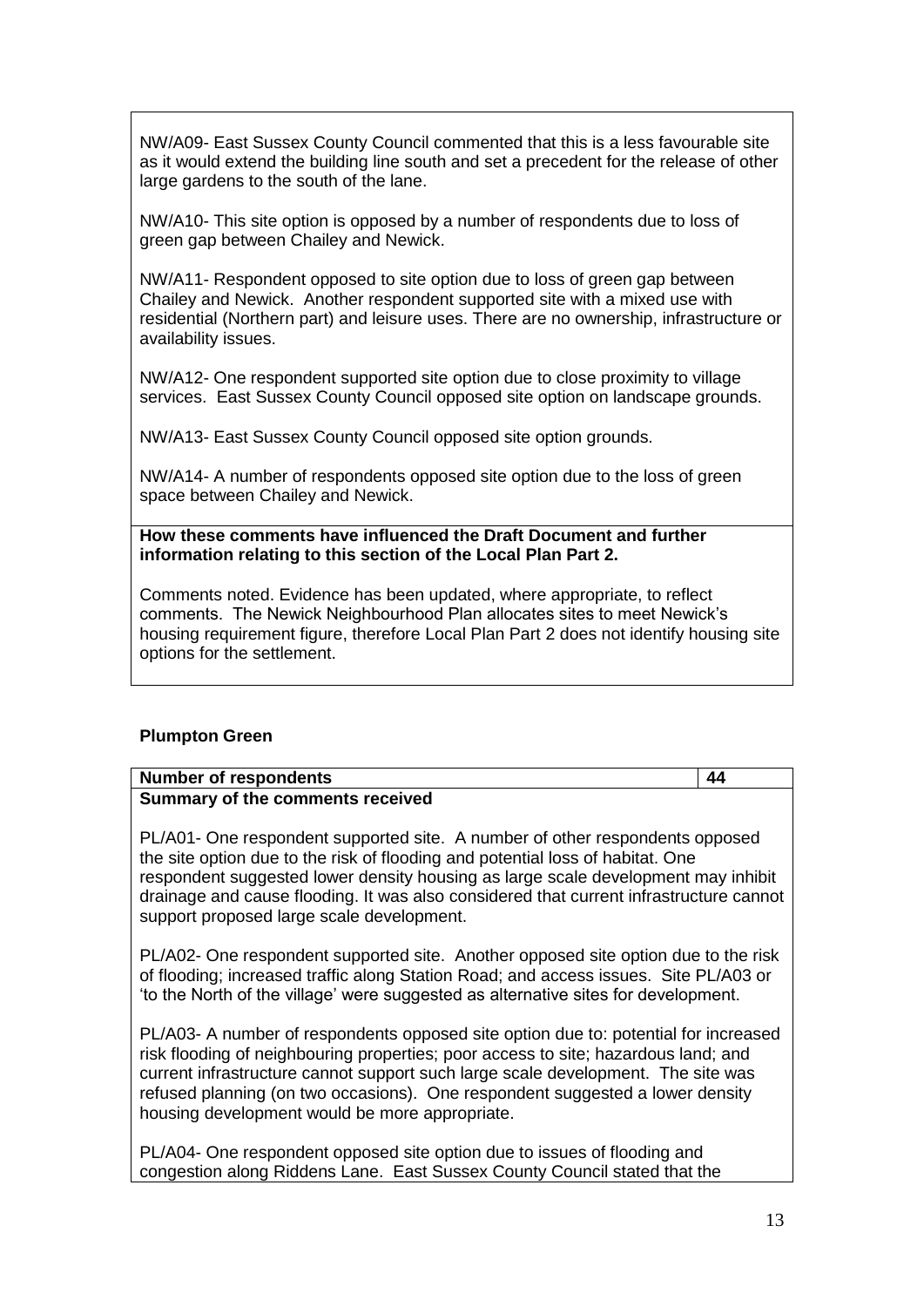southern part of the site should be left undeveloped as a GI and wildlife amenity corridor. One respondent supported site option, albeit access issues are being discussed with the highway authority; resolution seems achievable.

PL/A05- 24 respondents opposed site option due to: increased flood risk to neighbouring properties; increased traffic congesting; poor access; loss of habitat; and extant covenant to protect land from development for 80 years. Respondents felt that this site option would set a precedent and other sites, for example PL/A03 or development 'to the North of the village', would be more suitable for development. One respondent supported the site option as it is free from constraints or designations, adjacent to existing development boundary and access can be adequately provided (master plan work provided). Site option would deliver affordable housing needed locally.

#### **How these comments have influenced the Draft Document and further information relating to this section of the Local Plan Part 2.**

Comments noted and, where appropriate, reflected in Local Plan Part 2 evidence. Plumpton's emerging Neighbourhood Plan identifies site allocations to meet the settlement's housing requirement. LPP2 therefore does not identify housing site options for Plumpton Green. In the event that the neighbourhood plan does not make satisfactory progress, against its timetable, or fail at examination or referendum, then the District Council will identify housing allocations for Plumpton Green within a subsequent development plan document.

# **Peacehaven and Telscombe**

#### **Number of respondents 20 Summary of the comments received**

PT/A01- One respondent opposed site option as whilst considered surplus to educational requirements East Sussex County Council predict a shortage of primary and secondary school places and so should be saved so the schools can expand.

PT/A02- One respondent supported this site option. Another suggested it would be supported if at a lower density/ different use such as hotel/commercial uses.

PT/A03- A number of respondents opposed this site option on the grounds that it is a vital car park which helps to aid congestion and promote local businesses. One respondent opposed site option due to coastal erosion. Telscombe Town Council supported site option.

PT/A04- Two respondents supported site option, stating that sites should contribute to the allocation for Peacehaven.

PT/A05- One respondent opposed site option due to loss of well-used car park and resultant impacts on businesses and shops. Car park currently encourages onward use of public transport. One other respondent opposed but suggested that they would support site option at lower density/ different use such as hotel/commercial uses. Another respondent commented that they support this site option.

PT/A06- One response supported site option.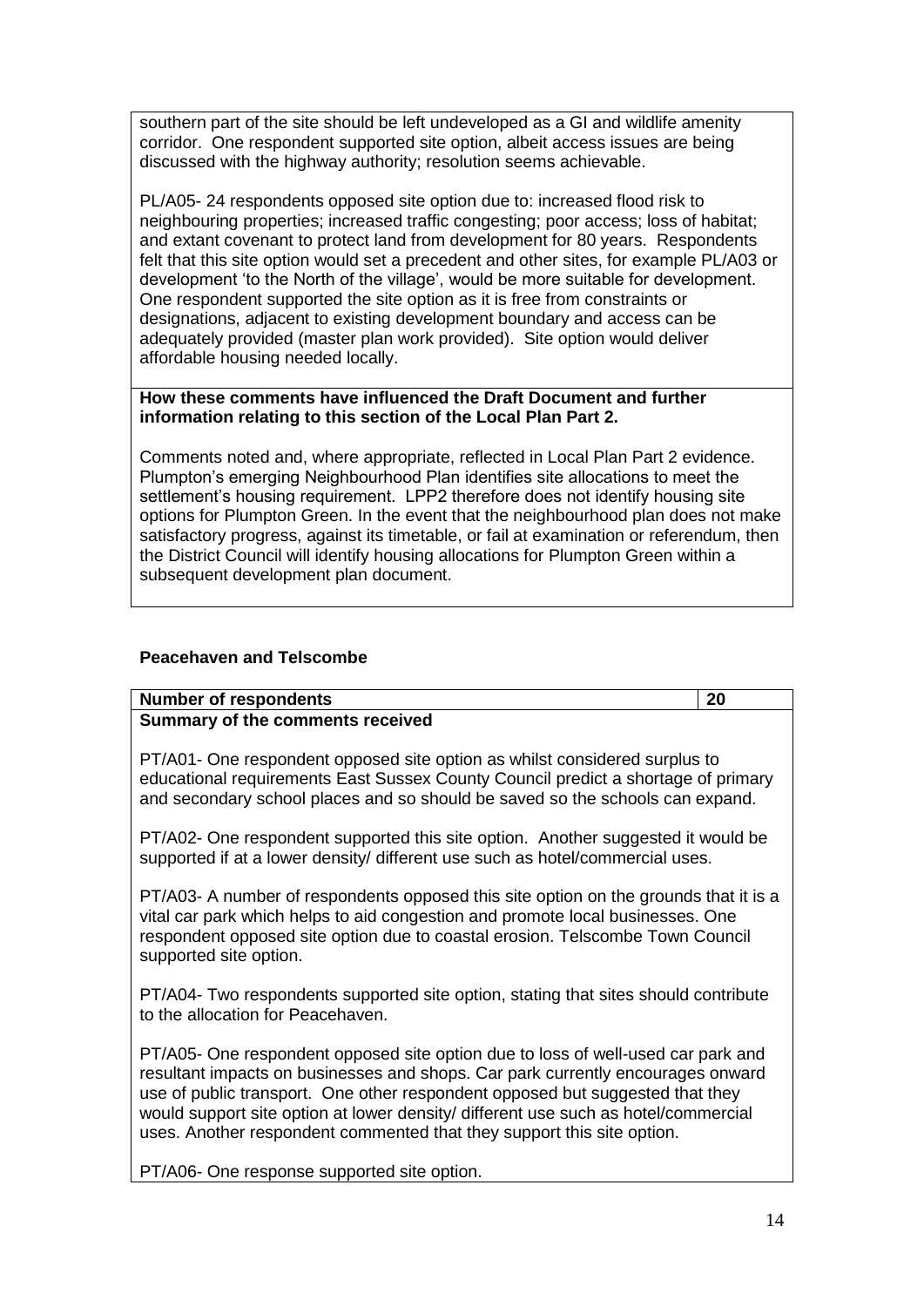PT/A07- A number of respondents, including the Meridian Labour Party, opposed site option considering the car park to be vital for businesses and shops along the A259, helps reduce congestion and promotes use of public transport.

PT/A08- A number of respondents, including the Meridian Labour Party oppose this development due to the site being considered a vital car park for businesses and shops along the A259, the car park helps to reduce congestion and promotes use of public transport.

PT/A09- One respondent supported site option; another suggested that they would support site option at a lower density or different use such as hotel or commercial uses.

PT/A10- A number of respondents, including Telscombe Town Council, supported site option on the grounds that the site is: not an illogical incursion into the countryside; is part brownfield land; has existing access; and is supported by majority of land owners. Telscombe Town Council favour development of elderly nursing care; but also supported housing. A number of respondents, including Peacehaven Town Council and the Meridian Labour Party, opposed site option due to the site: being outside the planning boundary; having a fragmented ownership; considered vital for animal grazing; and pressure on local infrastructure from increased traffic. Respondents stated that policies PT19 and PT20 should be saved.

PT/A11- Respondents supporting site option stated that: the site is no longer suitable for farming; achievable in the short term with little need for infrastructure improvements; capacity should be higher; and larger properties/ plots would be encouraged. A number of respondents, including Peacehaven Town Council, supported site option for a retirement village, stating that it would meet a local need; create local employment and is close to shops, transport and the new medical centre. One respondent commented that the site should be considered for mixed use development.

A number of respondents opposed the site option due to: loss of high quality farmland; is an archaeologically significant site; traffic implications; and considered overdevelopment and sets a precedent for future developments.

PT/A12- A number of respondents opposed site option due to: it being outside the planning boundary; pressure on existing infrastructure from increased traffic; and considered a diverse habitat for wildlife. A number of respondents supported site option as it: would not be an illogical incursion into the countryside; the area is derelict and would significantly benefit from development; the site is accessible; and the area has good transport links. East Sussex County Council stated that the site should only be allocated if housing numbers required cannot be found elsewhere.

#### **How these comments have influenced the Proposed Submission Document and further information relating to this section of the Local Plan Part 2.**

Comments noted and, where appropriate, reflected in Local Plan Part 2 evidence. Peacehaven and Telscombe's emerging Neighbourhood Plan identifies site allocations to meet the settlement's housing requirement. LPP2 therefore does not identify housing site options for Peacehaven and Telscombe. The Peacehaven and Telscombe neighbourhood plan will need to review retained 'saved' 2003 Local Plan policies such as PT19 and PT20 to establish if they remain appropriate. . In the event that the neighbourhood plan does not make satisfactory progress against its timetable, or fail at examination or referendum, then the District Council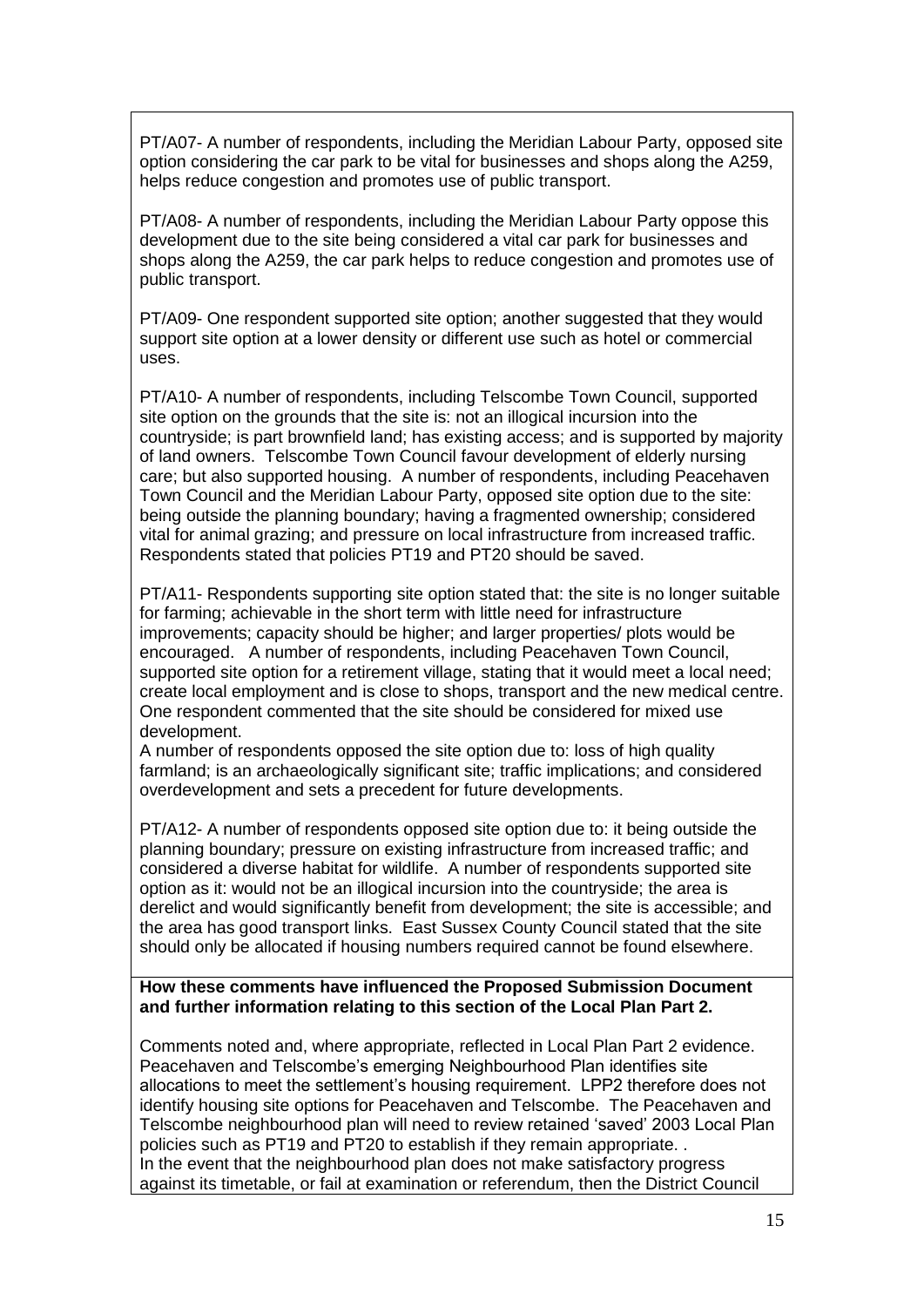will identify housing allocations for Newhaven within a subsequent development plan document.

## **Ringmer and Broyleside**

#### **Number of respondents 6 Summary of the comments received**

General Ringmer Parish Council noted that a number of greenfield sites in Ringmer have not been noted as high agricultural value.

RG/A01- Ringmer Parish Council opposed site option due to over-estimated capacity and biodiversity and employment issues.

RG/A02- East Sussex County Council and another respondent opposed site option on the grounds that the site is on the edge of the SDNP and would encroach on the gap between Ringmer and Broyleside.

RG/A03- Ringmer Parish Council and another respondent opposed site option due to the listed buildings, loss of employment and encroachment on the green space between Ringmer and Broyleside.

RG/A04- Ringmer Parish Council opposed this site option due to loss of the green gap between Ringmer and Broyleside and part of the site is within an Area of Established Character.

RG/A06- Ringmer Parish Council commented that part of the site has already been redeveloped, garden of the South Norlington House.

RG/A10- Ringmer Parish Council opposed site option as 3 public footpaths across site and it has an unreasonable boundary 'running across the middle of a large, open arable field'.

RG/A11- One respondent commented that site excludes a triangular piece of land to the West which should be part of the site.

RG/A12- Ringmer Parish Council supported site option owing to the fact there is no flooding history.

RG/A13- East Sussex County Council, Ringmer Parish Council and another respondent opposed site option due to: loss of the green gap between Ringmer and Broyleside; access and flooding constraints; and inappropriate scale.

RG/A14- One respondent supported site option and stated: there has been a lot of support from the local community; development would provide developer contributions to the local college; the site is within a sustainable location. A number of respondents, including Ringmer Parish Council, opposed site option on the grounds that the proposed development is too large and is more suited to delivering outdoor recreation space. East Sussex County Council opposed this site due to its location on the edge of the SDNP and encroachment of open gap between Ringmer and Broyleside.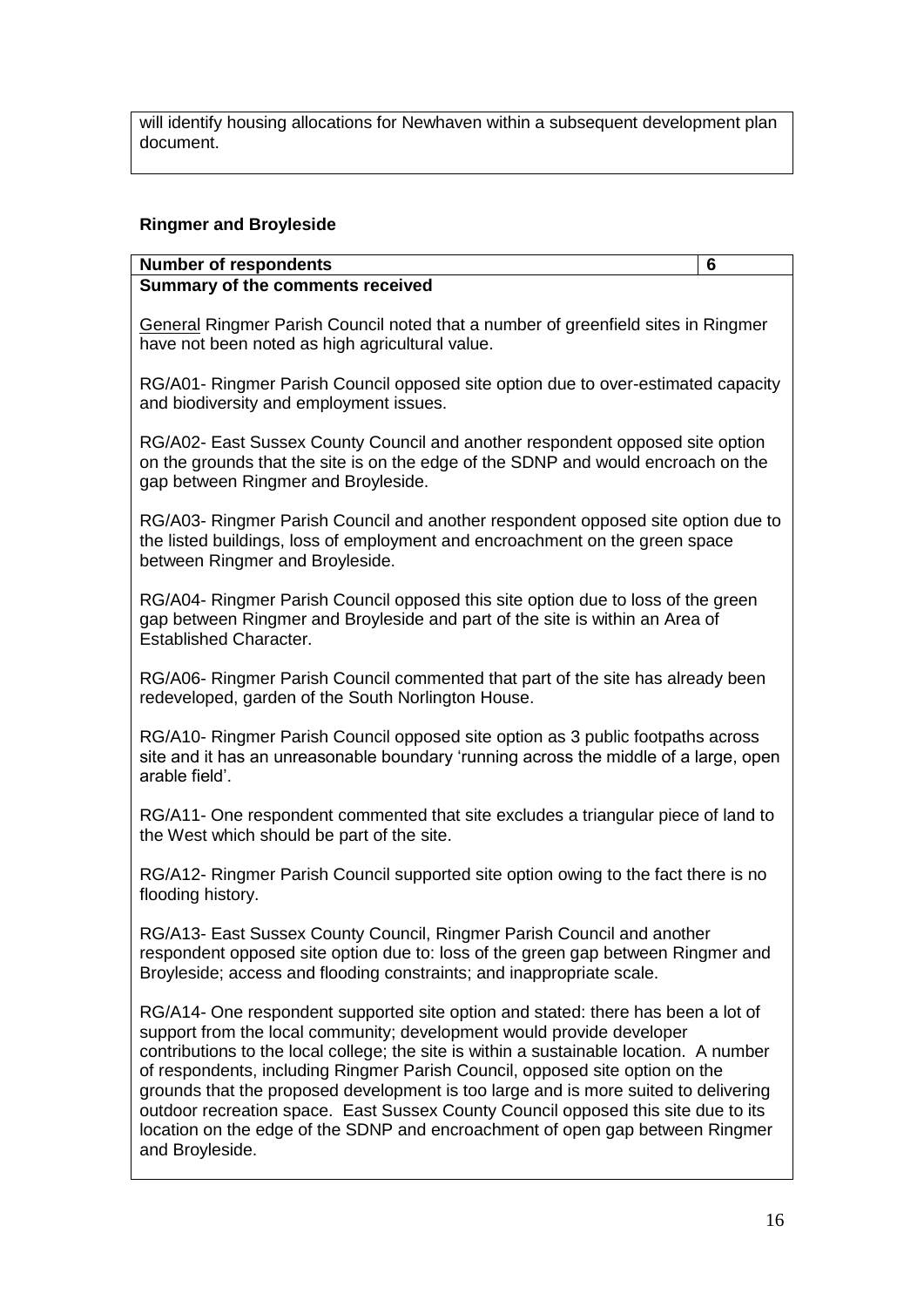RG/A15- East Sussex County Council opposed site option due to it encroaching on the rural land between Ringmer and Broyleside. Ringmer Parish Council also opposed site option due to its history of flooding and loss of valuable children's play area.

RG/A16- One respondent supported site option on the grounds that the site has good access, is contained and surrounded by development, is located close to services and is available to be brought forward within the next five years.

RG/A17- Respondent commented that site should be removed as it is not available. Ringmer Parish Council questioned the area of site and suggested it should be 0.14 ha not 1.4. Also suggested availability is known as owned by Lewes DC.

RG/A18- Ringmer Parish Council stated that site option is considered in the Ringmer Neighbourhood Plan as an exception site only

RG/A19 & RG/A21- Ringmer Parish Council stated that these are duplicate entries and disagree that the site is an 'illogical protrusion into the countryside' suggesting instead that it is 'well contained'.

RG/A22- Ringmer Parish Council stated that the units proposed here are all net additional units.

RG/A24- Ringmer Parish Council commented that the site option has: drainage and access issues; landscape impacts; ancient hedgerow; a public footpath and subsoil issues making suggested capacity unlikely. Also part of a strategic site in Core Strategy, it is therefore important not to duplicate the capacities.

RG/A25- One respondent stated that reference is made to 'up to 30 units' this qualification doesn't appear against any other sites and so should be removed.

RG/A08, RG/A11, RG/A24 and RG/A25- One respondent commented that these sites should be considered as one site (all in control of Gleeson developments and form part of the council's strategic housing site).

RG/ A02, A10, A13, A14, A15, A16, A24 and A25- Ringmer Parish Council stated that between 50 – 100 units are proposed and require traffic congestion mitigation at earwig corner. Also should make completion of the upgraded Neaves Lane sewage works a pre-condition to building commencement.

**How these comments have influenced the Draft Document and further information relating to this section of the Local Plan Part 2.**

Comments noted. Evidence base documents have been updated, where appropriate, to reflect comments received. The made Ringmer Neighbourhood Plan allocates sites to meet Ringmer's housing requirement figure for the plan period. Local Plan Part 2 therefore does not identify housing site options for the Ringmer. Should future allocations need to be made in Ringmer then these will be considered against the Ringmer Neighbourhood Plan policies and other relevant documents, such as the Infrastructure Delivery Plan, at the time.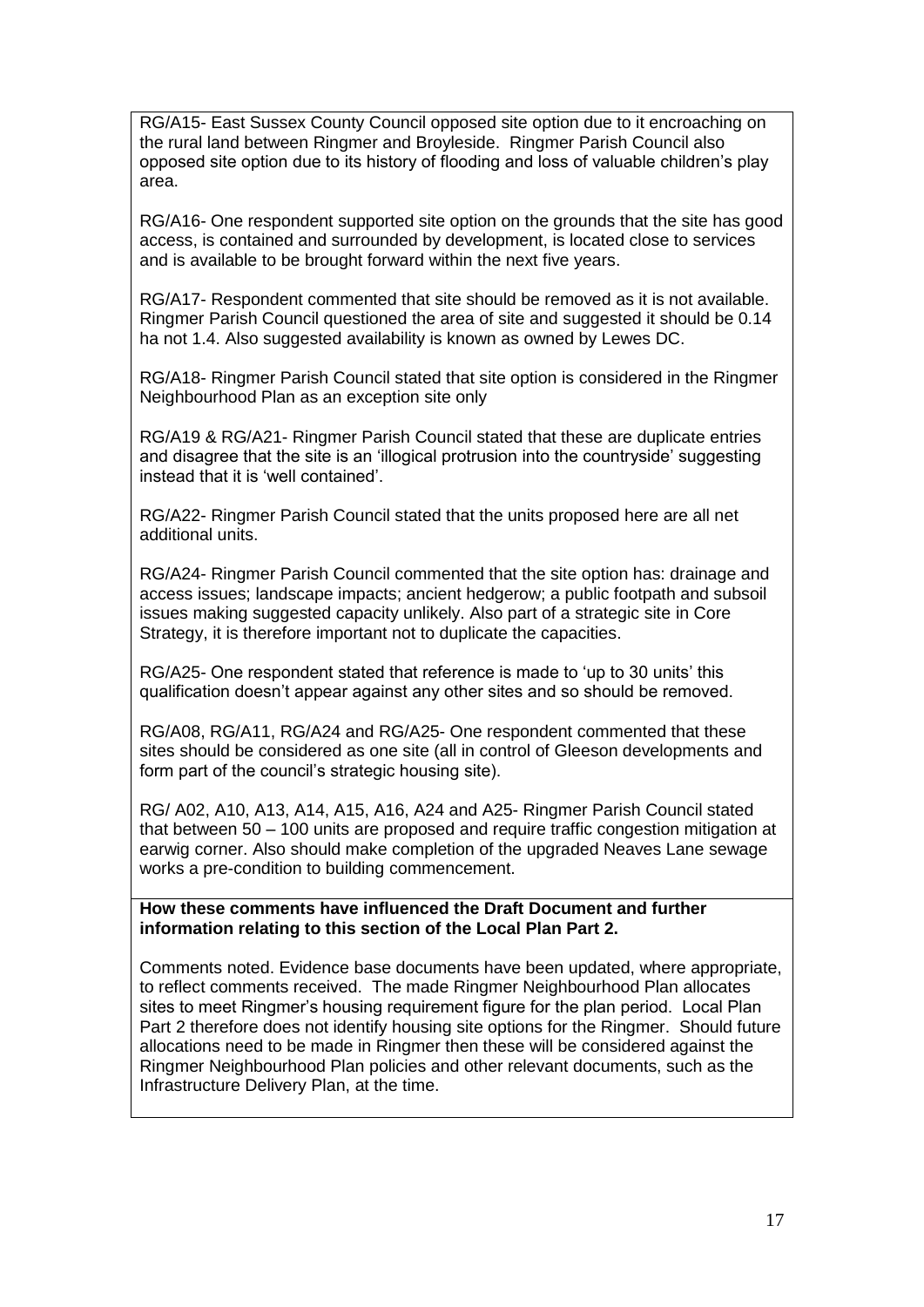## **Seaford**

| <b>Number of respondents</b>     | 26 |
|----------------------------------|----|
| Summary of the comments received |    |

General – Green spaces with town should be retained for their role in flood protection and pollution mitigation; there are alternative sites which would be more appropriate for development.

SF/A01- This site option received the most comments of all the sites in Seaford (25), all but two were opposing the development of the site. The two respondents who supported development on the sites commented that the location was highly sustainable, there were opportunities for landscape enhancement and the land was purposely left out of the SDNP so is therefore of less natural value than many other sites. East Sussex County Council and a number of other respondents commented that they opposed the development on the grounds that the site is located outside of the planning boundary and is adjacent to the SDNP. Other respondents commented that the site is needed for recreational use, is of archaeological significance and is an unnecessary extension to the town boundary. Additionally, the site is not within close proximity of services and many individuals commented that there are local brownfield sites in the local area which it would be more appropriate to develop.

SF/A02- Seaford Town Council, as well as a number of other respondents, opposed site option due to the site being a well-used car park that promotes the vitality of the town centre. One respondent stated that they would only support the development if additional/ replacement car parking was provided.

SF/A03- Seaford Town Council, along with a number of other respondents, opposed site option due to loss of employment use. Additionally the site has extant permission so should not be included in the allocation; rather it should be a windfall site. Two respondents stated their support for development of this site, however no reasons were stated.

SF/A04- Seaford Town Council, and a number of other respondents, opposed site option on the grounds that the car park is well used and would have to be replaced or relocated. The site also accommodates public toilets and access to the beach. One respondent supported development but only if the tourism strategy does not apply to that area of the beach.

SF/A05- A number of respondents, including Seaford Town Council, opposed site option on the grounds that the car park is well used and would have to be replaced or relocated. The site also accommodates public toilets and access to the beach. One respondent supported development but only if the tourism strategy does not apply to that area of the beach.

SF/A06- Seaford Town Council support site option. However, a number of other respondents opposed site option due to it being a greenfield site which should be kept for recreational use. East Sussex County Council opposed site option due to its proximity to the SDNP and role as a buffer to the SDNP countryside.

SF/A07- Seaford Town Council, along with a number of other respondents, supported site option. However one supporter raised concerns about flooding. One respondent opposed the site due to it already having extant permission and should therefore be a windfall site.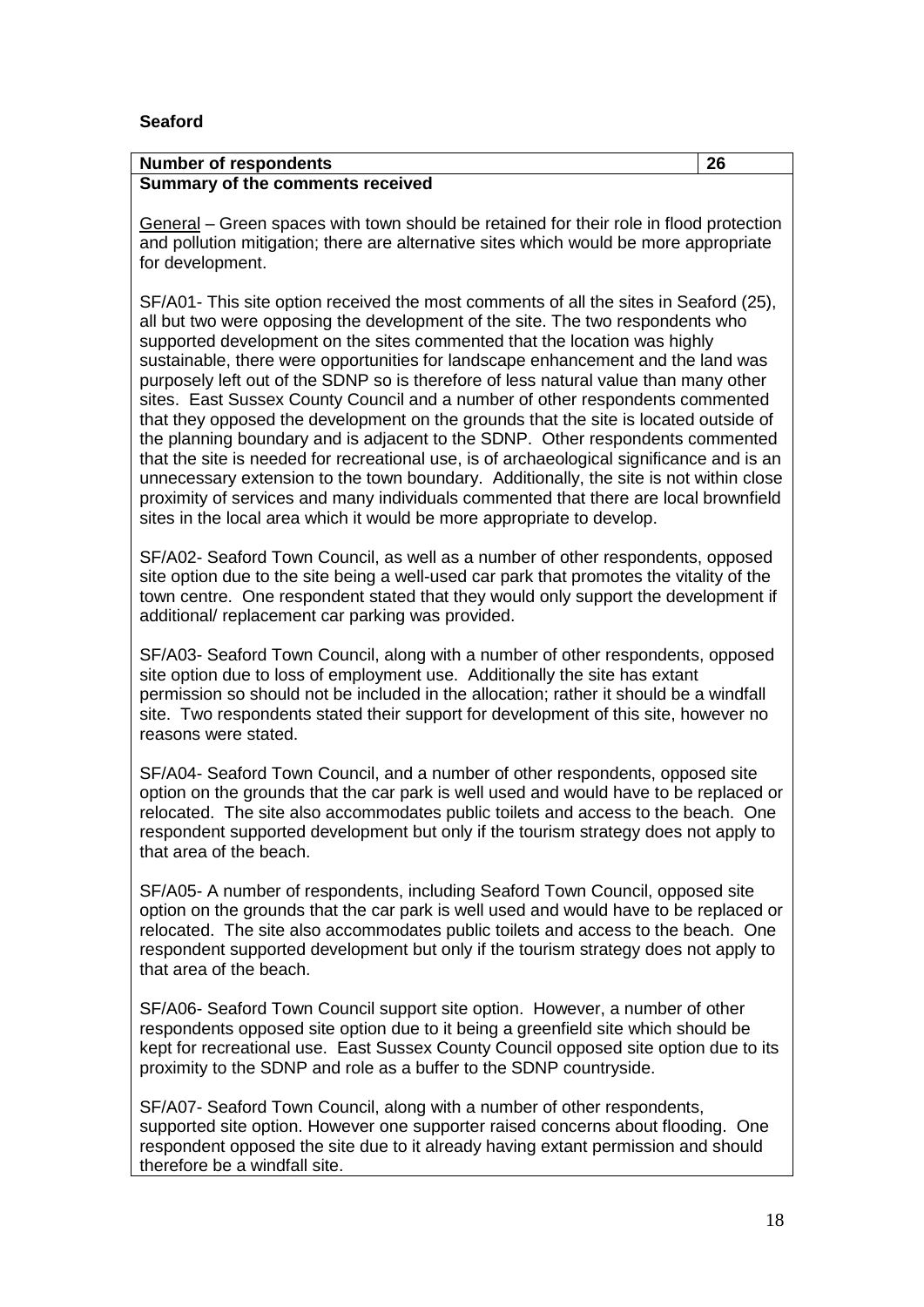SF/A08- A number of respondents including Seaford Town Council supported site option. However, one respondent voiced concern about the provision of adequate parking.

SF/A09- Two respondents commented that they support this development. One respondent opposed development of this site on the grounds that availability is unknown and in their view there are other, more appropriate sites available.

SF/A10- Two respondents supported site option. Seaford Town Council opposed site option due to loss of employment use.

SF/A11- Two respondents opposed site option due to it being valuable green space and a successful business. Seaford Town Council supported site option, as did one other respondent, on the grounds that issues identified, such as retention of Florence House, proximity to SDNP and being in an Archaeological Notification Area can be mitigated.

SF/A12- Seaford Town Council supported site option. However, a number of respondents opposed site option on the grounds that it is a greenfield site required for recreational use, flood protection and pollution mitigation; is in a car dependent location; has a number of Tree Protection Orders; and access constraints.

SF/A13- One respondent supported site option. A number of other respondents opposed site option due to it being allocated in the (2003) local plan but still hasn't been developed suggesting that it isn't achievable. Another respondent commented that the site acts as a buffer between countryside and developed areas.

**How these comments have influenced the Draft Document and further information relating to this section of the Local Plan Part 2.**

Comments noted and, where appropriate, reflected in Local Plan Part 2 evidence. Seaford's emerging Neighbourhood Plan intends to identify site allocations to meet the settlement's housing requirement. LPP2 therefore does not identify housing site options for Seaford. In the event that the neighbourhood plan does not make satisfactory progress against its timetable, or fail at examination or referendum, then the District Council will identify housing allocations for Seaford within a subsequent development plan document.

#### **Wivelsfield Green**

| <b>Number of respondents</b>                                                                                                                    | 3 |
|-------------------------------------------------------------------------------------------------------------------------------------------------|---|
| Summary of the comments received                                                                                                                |   |
| WV/A01- East Sussex County Council stated that this site is not desirable for<br>development.                                                   |   |
| WV/A02- One respondent commented that known issues should be updated to<br>reflect recent developments related to the application on this site. |   |

WV/A03- East Sussex County Council commented that the part of the site located to the south of the school should be retained as GI parkland and public open space.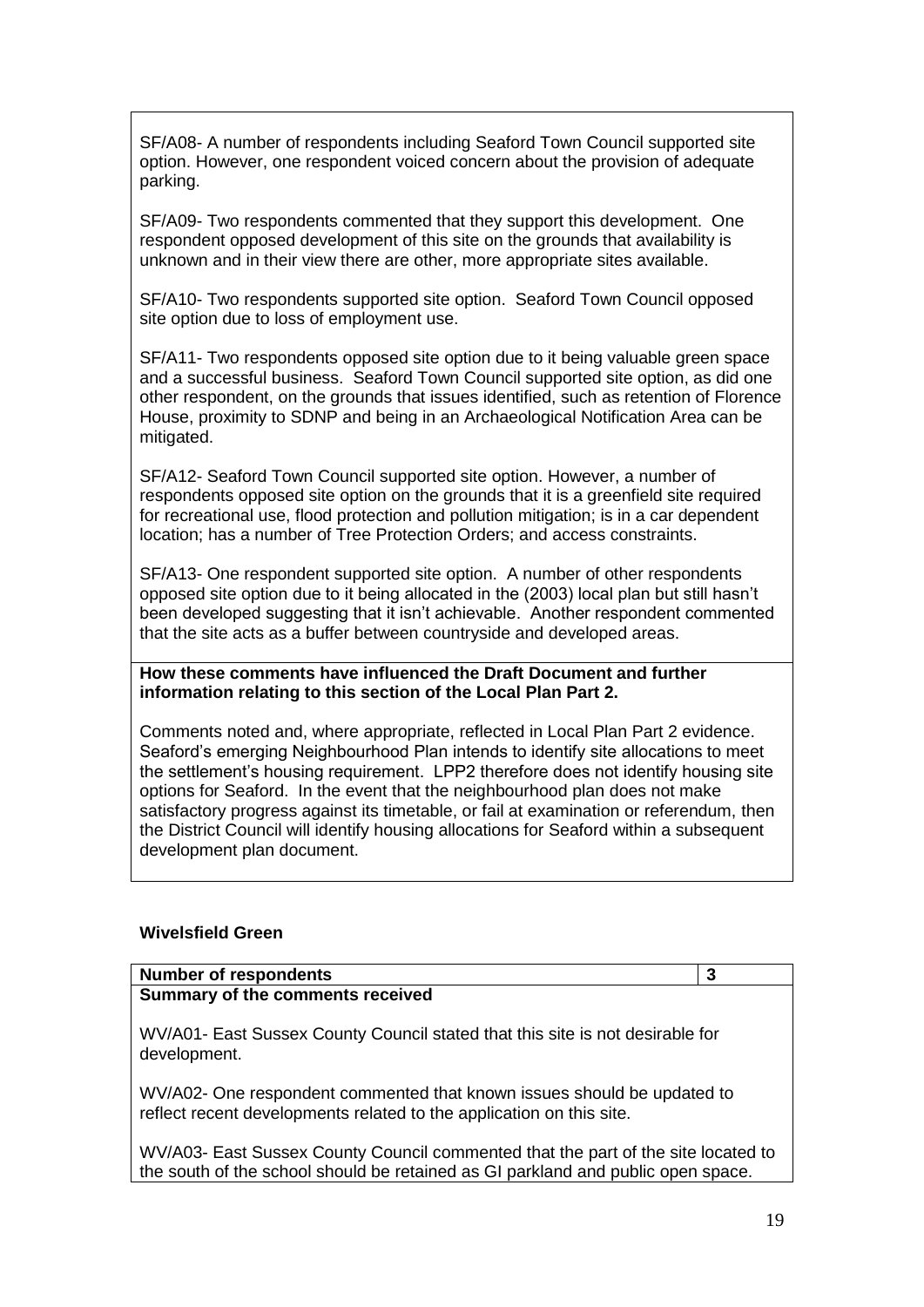WV/A04- East Sussex County Council commented that the proposed 190 houses is too high a capacity given the space and landscape constraints.

#### **How these comments have influenced the Draft Document and further information relating to this section of the Local Plan Part 2.**

Comments noted. Evidence updated, where appropriate to reflect comments. Wivelsfield Neighbourhood Plan allocates sites to meet Wivelsfield Green's housing requirement figure, therefore Local Plan Part 2 does not identify housing site options for the settlement. Should future allocations need to be made in Wivelsfield Green then these will be considered against the Wivelsfield Neighbourhood Plan policies and other relevant documents.

# **Comments on Topic Paper 3: Employment**

# **General Comments**

#### **Number of respondents 8 Summary of the comments received**

A number of Town and Parish Councils felt that more employment was needed and hence no existing employment allocations should be de-allocated or developed for alternative uses. Loss of employment sites should only be allowed following a transport impact assessment. Differing views were made regarding whether employment land should, or should not, be clustered with other uses. Some considered it acceptable if done sympathetically, others thought uses should be limited to specific areas.

Some Town and Parish Councils wanted support given to small, flexible start-up businesses. East Sussex County Council and other respondents commented that creative industries should be considered in areas with access/ congestion issues as they have less traffic impacts.

Natural England and East Sussex County Council advised that more consideration needs to be given to the potential impacts of sites within, or adjacent to, designated site, important habitats such as ancient woodland, and protected species.

Peacehaven Town Council stated that they are working with East Sussex County Council to set up an Enterprise Centre in Greenwich House, Peacehaven requiring the support of Lewes District Council.

#### **How these comments have influenced the Draft Document and further information relating to this section of the Local Plan Part 2.**

The comments received are noted. Spatial Policy 1 of the Local Plan Part 1 identifies a modest quantitative and qualitative employment floorspace need, focussed around Lewes town. However, as this need can be met through commitments and redevelopment of existing employment sites, no new employment allocations have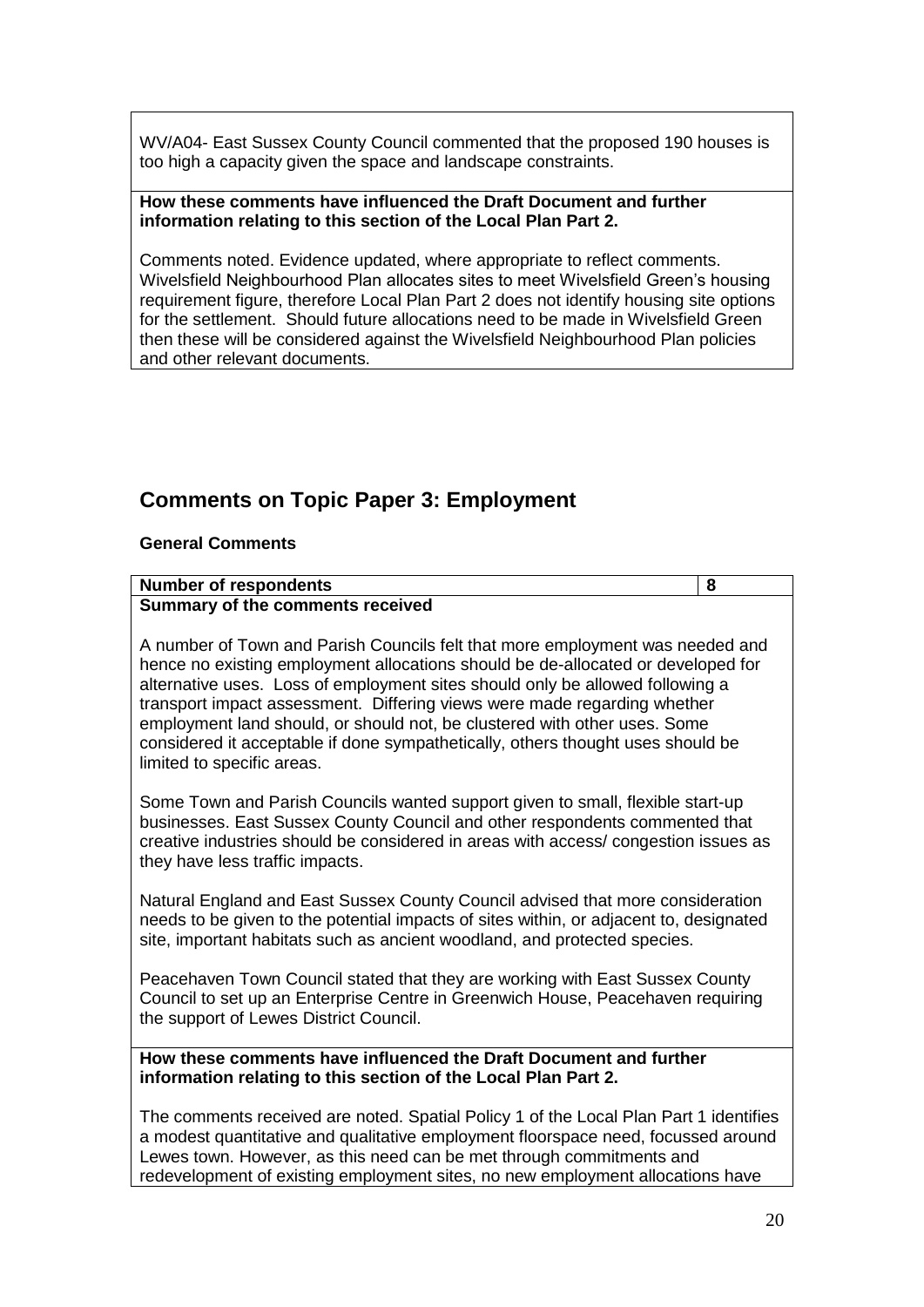been identified in the Draft Local Plan Part 2. Existing unimplemented allocations have been reviewed taking into consideration the above comments, where relevant.

Core Policy 4 (Encouraging Economic Development and Regeneration) of the Local Plan Part 1 identifies the policy approach to safeguarding and resisting the loss of existing employment sites to ensure a balanced local economy is maintained and encouraged across the district. It also seeks to encourage a flexible framework where development is able to respond to local demand.

Core Policy 4 and its supporting text are considered to offer an adequate policy framework for the protection and provision of employment sites and consequently no additional development management policies are proposed in the Draft Local Plan Part 2. However, Policies DM9 -11 of Draft Local Plan Part 2 seek to provide a more detailed framework for the consideration of proposals for the diversification and growth of the rural economy.

# **Site specific comments**

| <b>Number of respondents</b>                                                                                                                                                                                                                                                                                                                                                                                                                                                           | 10 |
|----------------------------------------------------------------------------------------------------------------------------------------------------------------------------------------------------------------------------------------------------------------------------------------------------------------------------------------------------------------------------------------------------------------------------------------------------------------------------------------|----|
| Summary of the comments received                                                                                                                                                                                                                                                                                                                                                                                                                                                       |    |
| Site 1: Land north of Keymer Avenue, Peacehaven - East Sussex County Council<br>commented that residential or mixed residential/light industrial use would be more in<br>character with the surroundings; Peacehaven Town Council noted the site now has<br>planning permission for 48 residential units so is no longer available.                                                                                                                                                    |    |
| Site 2: Land at Hoyle Road, Peacehaven - East Sussex County Council and<br>Peacehaven Town Council supported retention of the site for employment use.                                                                                                                                                                                                                                                                                                                                 |    |
| Site 3: Cradle Hill Industrial Estate, Seaford - East Sussex County Council supported<br>retention of the site for employment use.                                                                                                                                                                                                                                                                                                                                                     |    |
| Site 4: Land at Balcombe Pit, Glynde - East Sussex County Council supported<br>retention of the site for employment use.                                                                                                                                                                                                                                                                                                                                                               |    |
| Site 5: Chailey Brickworks, South Chailey - Chailey Parish Council supported<br>retention of the site for business use. East Sussex County Council would object to<br>any proposals which would prejudice the existing and future use of the brickworks<br>and its reserves at Chailey Brickworks, in accordance with Policy WMP14 of the<br>Waste & Minerals Plan. It also commented that business use would be more<br>appropriate than housing due the close proximity of woodland. |    |
| Site 6: Hamsey Brickworks - Chailey Parish Council supported retention of the site<br>for business use. Two respondents commented that the site should be developed for<br>a residential or mixed use scheme. East Sussex County Council would object to any<br>proposals that would prevent or prejudice implementation of the waste permission at<br>this site in accordance with Policy WMP6 of the Waste & Minerals Plan.                                                          |    |

Site 7: Woodgate Dairy, Sheffield Park - Chailey Parish Council and Newick Village Society both supported retention of the site for business use.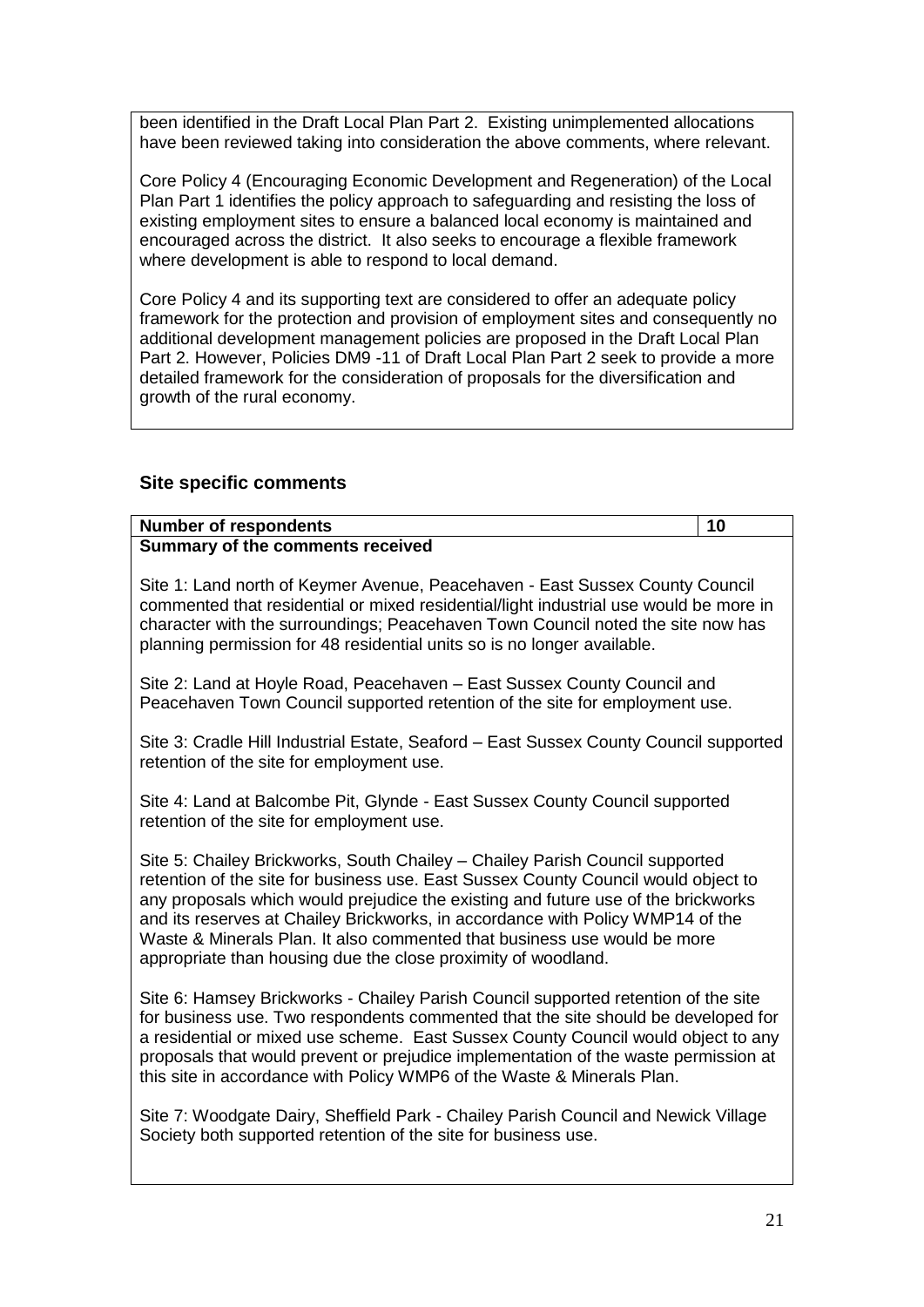**How these comments have influenced the Draft Document and further information relating to this section of the Local Plan Part 2.**

The comments on Sites 1, 2, and 3 are noted. As Seaford and Peacehaven have been formally designated as neighbourhood areas for the purpose of preparing a neighbourhood plan, it is anticipated that site allocations in these towns will be developed through the neighbourhood plan process.

Support for the retention of Site 4 for employment use is noted. As the site is currently occupied by business units, it is not considered necessary to allocate it for employment use in the Draft Local Plan Part 2.

The comments on Site 5 are noted. As the site is currently occupied by employment uses, it is not considered necessary to allocate it for employment use in the Draft Local Plan Part 2.

The objections to Site 6 are noted. This site received planning consent for a mixed residential/business development in November 2015 and it is therefore considered inappropriate to allocate it for employment purposes in the Draft Local Plan Part 2.

Support for the retention of Site 7 for employment use is noted. This site is now included on the Ancient Woodland Inventory for Lewes District (November 2010). The loss of this irreplaceable habitat is not considered to be outweighed by the need for, and benefits of, development in this location. Accordingly, it is not considered appropriate to allocate the site for development in the Draft Local Plan Part 2.

# **Comments on Topic Paper 4: Infrastructure**

#### **General**

| <b>Number of respondents</b>                                                                                                                                                                                                                                                                                                                                                                                                                                                                                                                                                                                                                                                                                                                                                                                                                                   | 4 |
|----------------------------------------------------------------------------------------------------------------------------------------------------------------------------------------------------------------------------------------------------------------------------------------------------------------------------------------------------------------------------------------------------------------------------------------------------------------------------------------------------------------------------------------------------------------------------------------------------------------------------------------------------------------------------------------------------------------------------------------------------------------------------------------------------------------------------------------------------------------|---|
| <b>Summary of the comments received</b>                                                                                                                                                                                                                                                                                                                                                                                                                                                                                                                                                                                                                                                                                                                                                                                                                        |   |
| Several Town and Parish Councils expressed concern about the ability of existing<br>infrastructure to support the levels of housing growth set out in the Local Plan Part 1:<br>Joint Core Strategy. One respondent commented that the implications of CIL and<br>exact requirements of developers should be provided.                                                                                                                                                                                                                                                                                                                                                                                                                                                                                                                                         |   |
| How these comments have influenced the Draft Document and further                                                                                                                                                                                                                                                                                                                                                                                                                                                                                                                                                                                                                                                                                                                                                                                              |   |
| information relating to this section of the Local Plan Part 2.                                                                                                                                                                                                                                                                                                                                                                                                                                                                                                                                                                                                                                                                                                                                                                                                 |   |
| It is acknowledged that some parts of the District currently experience deficiencies in<br>terms of certain facilities and services. However, the Infrastructure Delivery Plan<br>which accompanies the Local Plan demonstrates that there are no fundamental<br>infrastructure deficits or requirements that would prevent delivery of the development<br>proposed in the period to 2030. There will, nevertheless, be a need for investment in<br>infrastructure improvements and new infrastructure provision to support development<br>in the district. Core Policy 7 (Infrastructure) of the Local Plan Part 1 and its<br>supporting text sets out how this will be achieved, including the implications of the<br>Community Infrastructure Levy. It is not considered appropriate or necessary to<br>repeat this policy framework in the Draft Document. |   |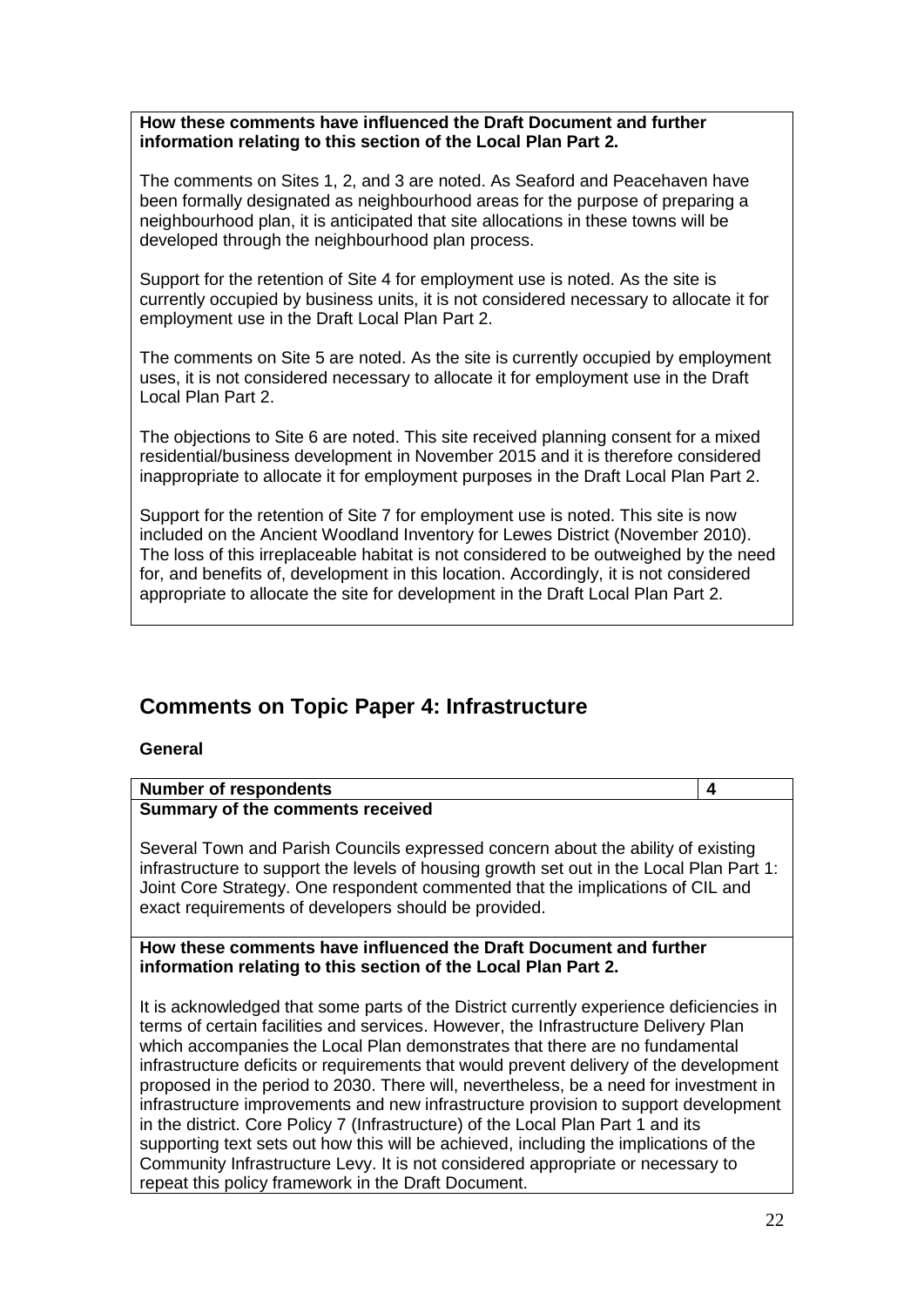#### **Education**

# **Number of respondents 4**

#### **Summary of the comments received**

Two respondents supported retaining the existing site allocated in the Lewes District Local Plan 2003 for academic and related teaching, research and development facilities, or other development directly related to University of Sussex (Policy F1). It was noted that this would ensure consistency with the policy approach for the remainder of the University campus set out in the Brighton & Hove City Plan. One respondent also requested a specific allocation for a replacement sports complex for the University of Sussex.

Several Town and Parish Councils expressed concerns about primary school provision in their areas. No comments were received on the existing allocations in the Lewes District Local Plan 2003 at Harbour Heights, Newhaven (Policy NH19) or Railway Quay, Newhaven (Policy NH21).

#### **How these comments have influenced the Draft Document and further information relating to this section of the Local Plan Part 2.**

Comments on the existing allocation for university related development in the Local Plan 2003 and the need for a new allocation for a replacement university sports complex are noted. However, both sites are currently occupied by the uses proposed and no change of use is proposed. It is therefore not considered necessary to allocate either site for such uses.

East Sussex County Council, as the local education authority, has provided information on the need for additional primary school places associated with the planned housing growth in the Local Plan Part 1: Joint Core Strategy. It advises that identified shortfalls can be met through the expansion of existing schools or the provision of new schools on existing land within its ownership. Since the publication of Topic Paper 4, the University Technical College at Railway Quay has been constructed and occupied. Accordingly, no additional site allocations for education purposes are deemed necessary.

#### **Outdoor Playing Space**

# **Number of respondents** 11 **Summary of the comments received**

Natural England and other respondents expressed concern that the provision of outdoor sports facilities on the site currently allocated in the Lewes Local Plan 2003 for recreational and tourist facilities on land at Lewes Road, Newhaven (Policy NH18) would negatively impact on the biodiversity interest of the site.

There were comments both for and against the retention of the site allocated in the Lewes Local Plan 2003 for informal public open space at Roderick avenue, Peacehaven (Policy PT21).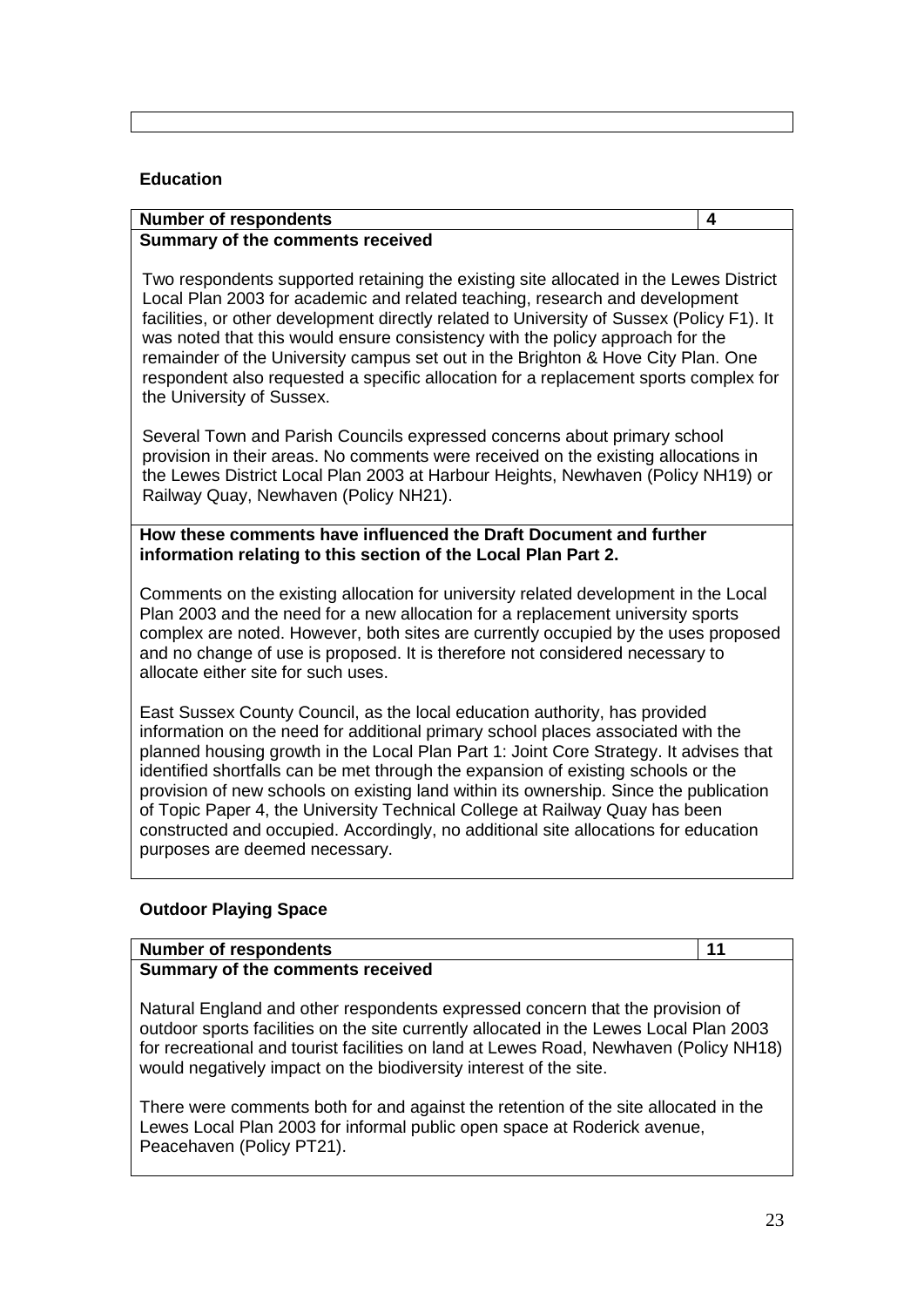Peacehaven Town Council support the retention of the site allocated in the Lewes Local Plan 2003 for allotment use at Cornwall Avenue, Peacehaven (Policy PT18) on the grounds that there is a shortage of allotments in the town with over 100 people on the waiting list.

Support was expressed by the relevant Parish Councils for the retention of the sites allocated for sports and recreation facilities in Ringmer (Policy RG3) and an extension to the recreation ground at Newick (Policy NW1). The retention of the site allocated for recreation use at The Broyle (Policy RG4) was not supported by Ringmer Parish Council, due to the lack of support from residents during public consultation on the Ringmer Neighbourhood Plan.

Chailey Parish Council expressed concerns over current pressures on Chailey Common and the North Chailey Sports Field and the need for a fit-for-purpose sports ground and sports pavilion and recreational space with good pedestrian and cycle access in the parish.

One respondent commented that SANGS will be required within the 7km of the Ashdown Forest SPA and recommended following the procedures for calculating contributions as developed by the relevant local authorities for the Thames Basin Heaths SPA.

More generally, a number of respondents commented that a comprehensive Green Infrastructure strategy needs to be produced for the district. One commented that the provision of open space, sports and recreation facilities should be based on an up-todate assessment of need.

#### **How these comments have influenced the Draft Document and further information relating to this section of the Local Plan Part 2.**

The comments of Natural England and other respondents in relation to the existing allocation at Lewes Road, Newhaven, are noted. As Newhaven has been formally designated as a neighbourhood area for the purpose of preparing a neighbourhood plan, it is anticipated that this allocations will be reviewed as part of the neighbourhood plan process. In the meantime, Policies NH18 of the Local Plan 2003 will be 'saved' until the Newhaven Neighbourhood Plan is made.

The comments in relation to the sites allocated at Peacehaven in the Lewes District Local Plan 2003 for informal public open space at Roderick Avenue and for allotment use at Cornwall Avenue are noted. As Peacehaven and Telscombe have been formally designated as a neighbourhood area for the purpose of preparing a neighbourhood plan, it is anticipated that these allocations will be reviewed as part of the neighbourhood plan process. In the meantime, Policies PT18 and PT21 of the Local Plan 2003 will be 'saved' until the Peacehaven and Telscombe Neighbourhood Plan is made

Similarly, Barcombe Parish has been formally designated as a neighbourhood area for the purpose of preparing a neighbourhood plan and it is anticipated that the site allocated for an extension to the village recreation ground will be reviewed as part of the neighbourhood plan process. In the meantime, Policies BA1 of the Local Plan 2003 will be 'saved' until the Barcombe Neighbourhood Plan is made.

Support for the retention of the site allocated for an extension of Newick recreation ground (Policy NW1) is noted. However, for the Local Plan to be found 'sound', its policies and proposals must be effective and deliverable over the plan period (NPPF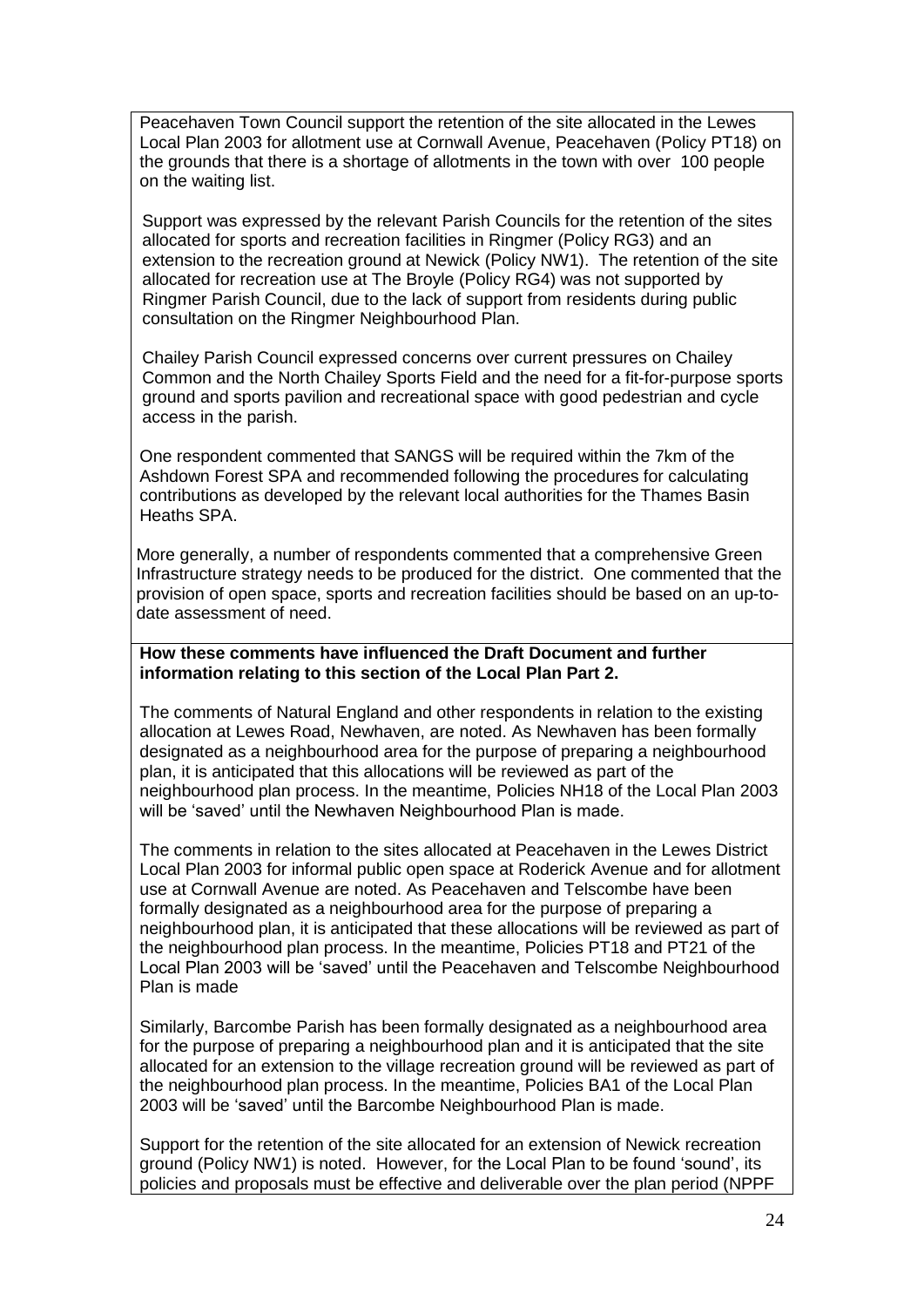para.182). It is unclear how the existing allocation would be funded and delivered in the period to 2030 and there is currently sufficient outdoor sports provision in Newick to meet the needs of existing and future residents when measured against the Council's current adopted standards. Consequently, Policy NW1 has not been carried forward into the Draft Document.

Support for the retention of the sites allocated for sports and recreation facilities in Ringmer (Policy RG3) is noted. However, this site is now allocated for sports facilities in the Ringmer Neighbourhood Plan and consequently there is no need for an allocation in the Local Plan Part 2. The site allocated for recreation use at The Broyle (Policy RG4) has not been carried forward, as it is unclear how this use would be funded or who would be responsible for its delivery and management.

The concerns of Chailey Parish Council are acknowledged. Funding to improve existing outdoor play facilities will be available through CIL receipts when new housing is delivered within the parish, although in view of the limited amount of new housing planned over the Local Plan period, there is unlikely to be sufficient funds to purchase additional land and build new facilities.

The requirement for the provision of SANGs to protect the Ashdown Forest SAC and SPA from recreational pressure is addressed by Policy CP10 of the Local Plan Part 1. A SANG site on the edge of Newick village has been identified and is being delivered in association with housing development in the village. No additional policy is deemed necessary to address this issue.

#### **Transport**

| <b>Number of respondents</b>                                                                                                                                                                                                                                                                                                                                                                                                                                 | 8 |
|--------------------------------------------------------------------------------------------------------------------------------------------------------------------------------------------------------------------------------------------------------------------------------------------------------------------------------------------------------------------------------------------------------------------------------------------------------------|---|
| <b>Summary of the comments received</b>                                                                                                                                                                                                                                                                                                                                                                                                                      |   |
| Seaford Town Council supported the retention of the site allocated in the Lewes<br>District Local Plan 2003 for an extension to the Richmond Road car park, Seaford<br>(Policy SF10). No comments were received on the sites allocated or protected for<br>transport infrastructure in the Lewes District Local Plan 2003 at North Quay,<br>Newhaven (Policy NH12) and the Joff Field, Peacehaven (Policy PT11)                                              |   |
| East Sussex County Council, as the local highway authority, commented that<br>emphasis will be placed on demand management rather than provision of road<br>improvements to tackle congestion. Other respondents' comments related to<br>perceived inadequacies in the transport infrastructure at specific locations, including<br>the A259 corridor, the A26/B2192 junction (Earwig Corner), North Chailey, Chailey<br>Green, South Chailey, and Plumpton. |   |
| How these comments have influenced the Draft Document and further<br>information relating to this section of the Local Plan Part 2.                                                                                                                                                                                                                                                                                                                          |   |

The support from Seaford Town Council for the site allocated for car parking at Richmond Road, Seaford (Policy SF10) is noted. As Seaford has been formally designated as a neighbourhood area for the purpose of preparing a neighbourhood plan, it is anticipated that this allocation will be reviewed as part of the neighbourhood plan process. In the meantime, Policy SF10 will be 'saved' until the Seaford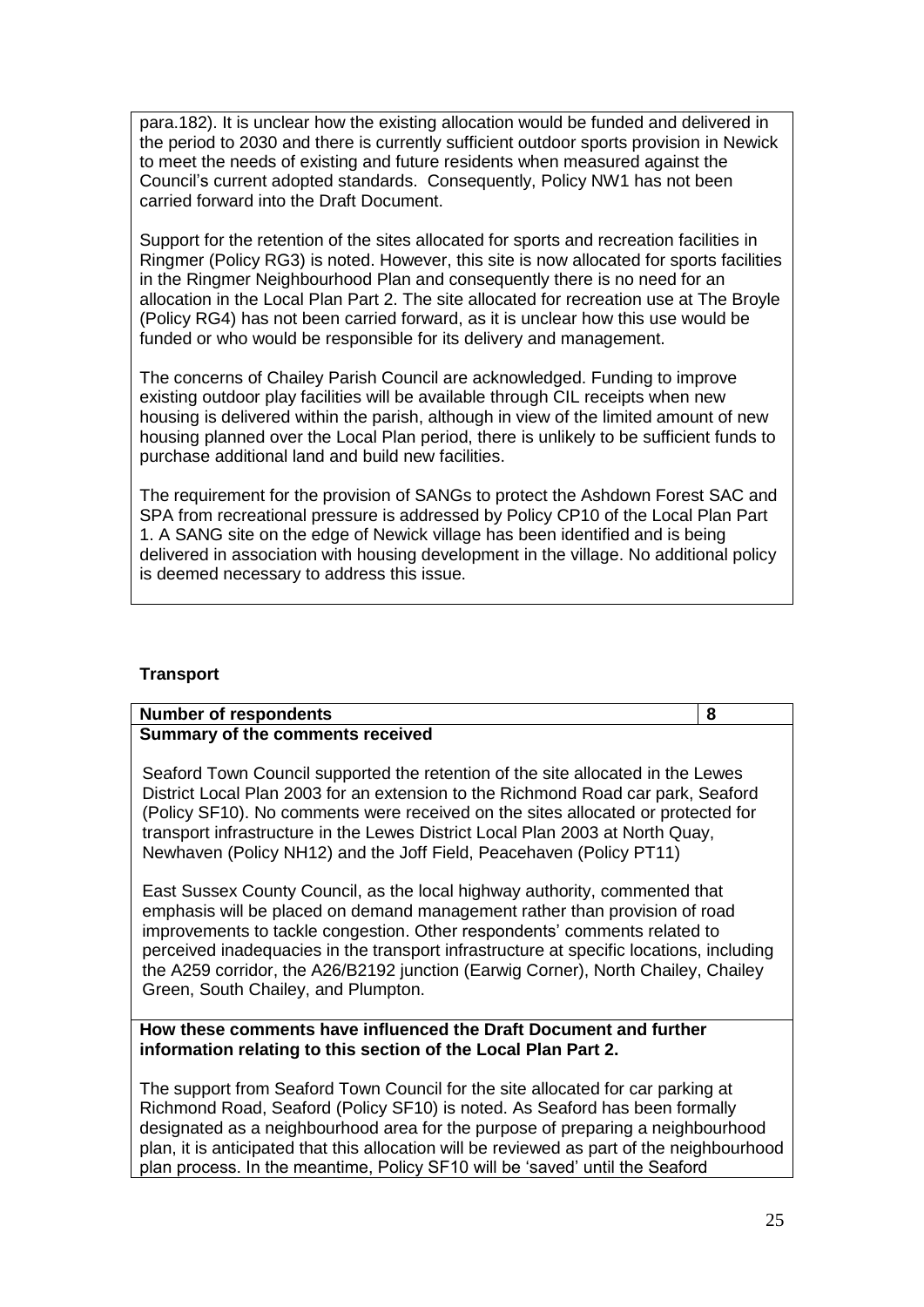Neighbourhood Plan is made.

The capacity issues on the A259 and the A26/B2192 junction are recognised and will be addressed by the range of measures set out in the relevant spatial policies in the Local Plan Part 1 and Infrastructure Delivery Plan. The aspiration of some communities for specific transport measures in other locations is acknowledged but planning policies and proposals must reflect and have regard to the transport plans and programmes of the responsible agencies. These are East Sussex County Council and the Highways Agency in respect of the highway network, and Southern Railway and Network Rail in respect of railways, The concerns raised by other respondents have been forwarded to these organisations where appropriate

## **Water Supply**

#### **Number of respondents 3 Summary of the comments received**

Two respondents commented that clarification is needed of the water, sewerage and gas provision needed in respect of new dwellings to be delivered. South East Water commented that land may need to be allocated for the proposed new treatment plant for a water re-use scheme at Newhaven.

**How these comments have influenced the Draft Document and further information relating to this section of the Local Plan Part 2.**

Consultation with Southern Water, SE Water and Southern Gas Networks during the preparation of the Local Plan Part 1 demonstrated that there are no critical infrastructure issues in respect of water, sewerage or gas provision that would prevent delivery of the development planned in the district over the period to 2030, as set out in the Infrastructure Delivery Plan. SE Water has not yet carried out sufficient feasibility investigations to determine the precise land requirements for its proposed water re-use treatment plant at Newhaven. Consequently no specific allocations are included in the Draft Document.

# **Comments on Topic Paper 5: Development Management Policies**

#### **Spatial Strategy**

#### **Number of respondents 4 Summary of the comments received**

Comments were received supporting the retention of settlement 'planning boundaries' and the introduction of criteria-based policies to determine whether or not there is an 'essential need' for rural workers' accommodation. Southern Water commented that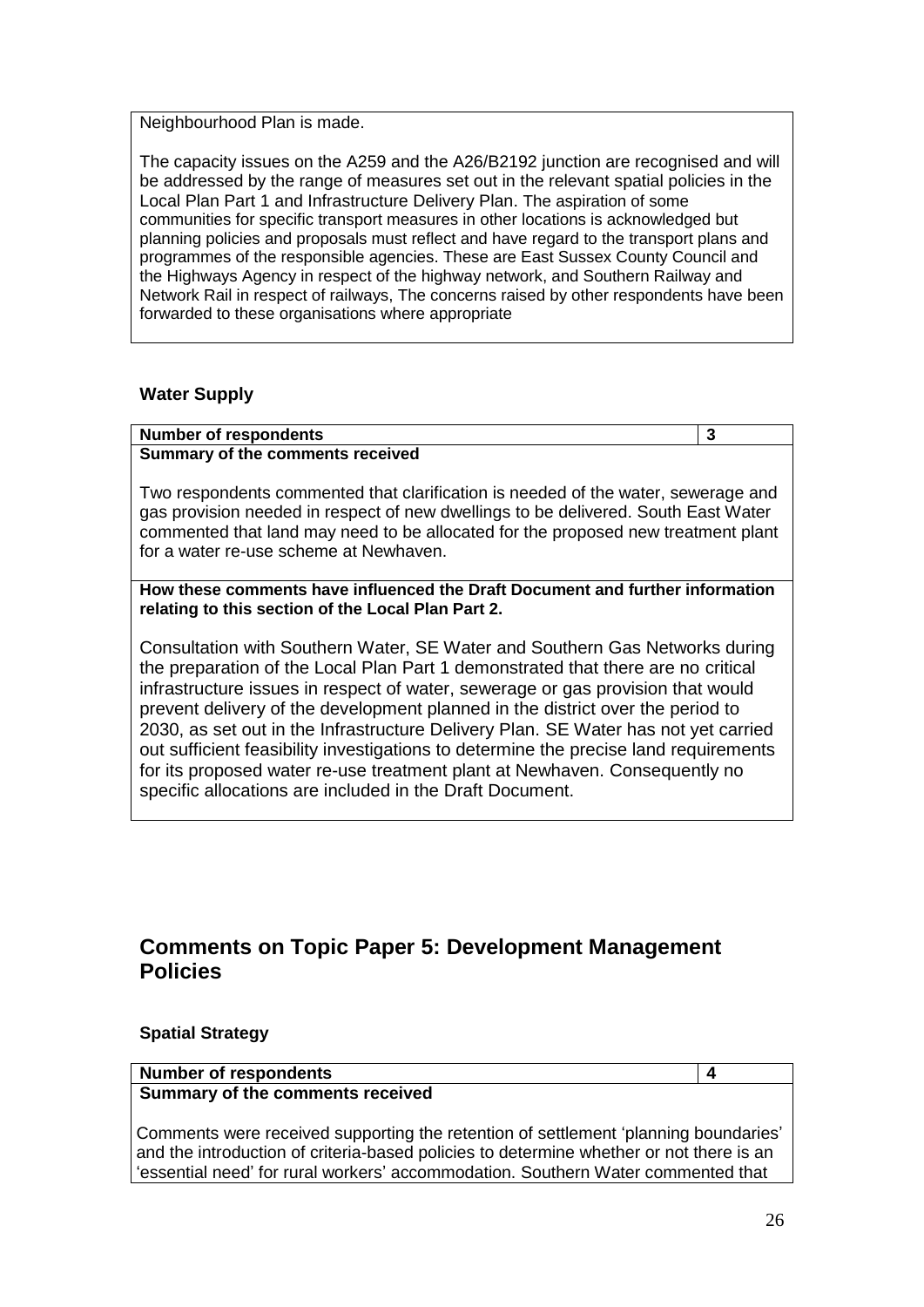any policy should recognise that essential utility development will be permitted in the countryside if no alternative site is available and the benefit of the development outweighs the harm

#### **How these comments have influenced the Draft Document and further information relating to this section of the Local Plan Part 2.**

Support for the retention of planning boundaries and a criteria-based policy to determine whether or not there is an 'essential need' for rural workers' accommodation is noted. Both policy approaches are included in the Pre-Submission Document (Policies DM1 and DM3). The need for essential infrastructure, including utilities, to be located in the countryside (i.e. outside of the planning boundaries) when no alternative sites are available is acknowledged and appropriately addressed by Policy DM1 of the Draft Document.

## **Affordable Housing**

#### **Number of respondents 1 Summary of the comments received**

One respondent commented that policies are required to address the issue of affordable housing, which should cover suitable locations outside of planning boundaries, type and tenure of affordable housing, density and quality and the need for basic amenities for occupants

#### **How these comments have influenced the Draft Document and further information relating to this section of the Local Plan Part 2.**

The criteria for assessing proposals for affordable housing outside of the planning boundaries are set out in Policy DM2 of the Draft Document. The importance of issues such as density, design quality and amenity in the consideration of housing proposals is recognised. However, these issues are substantially identical for both affordable and market housing and are considered to be adequately addressed by policies elsewhere in the Local Plan Part 1 and the Draft Local Plan Part 2. Consequently, no additional policies are deemed necessary.

#### **Housing Type, Density and Mix**

#### **Number of respondents 3 Summary of the comments received**

East Sussex County Council commented that there is a need to encourage developers to design in 'age friendly' communities and housing across all tenures which would enable older people to age in situ, whilst another respondent sought a specific policy to secure the provision of special needs housing. A criteria-based approach in relation to the sub-division of existing houses to flats and the conversion of existing properties to multiple occupation was supported.

**How these comments have influenced the Draft Document and further**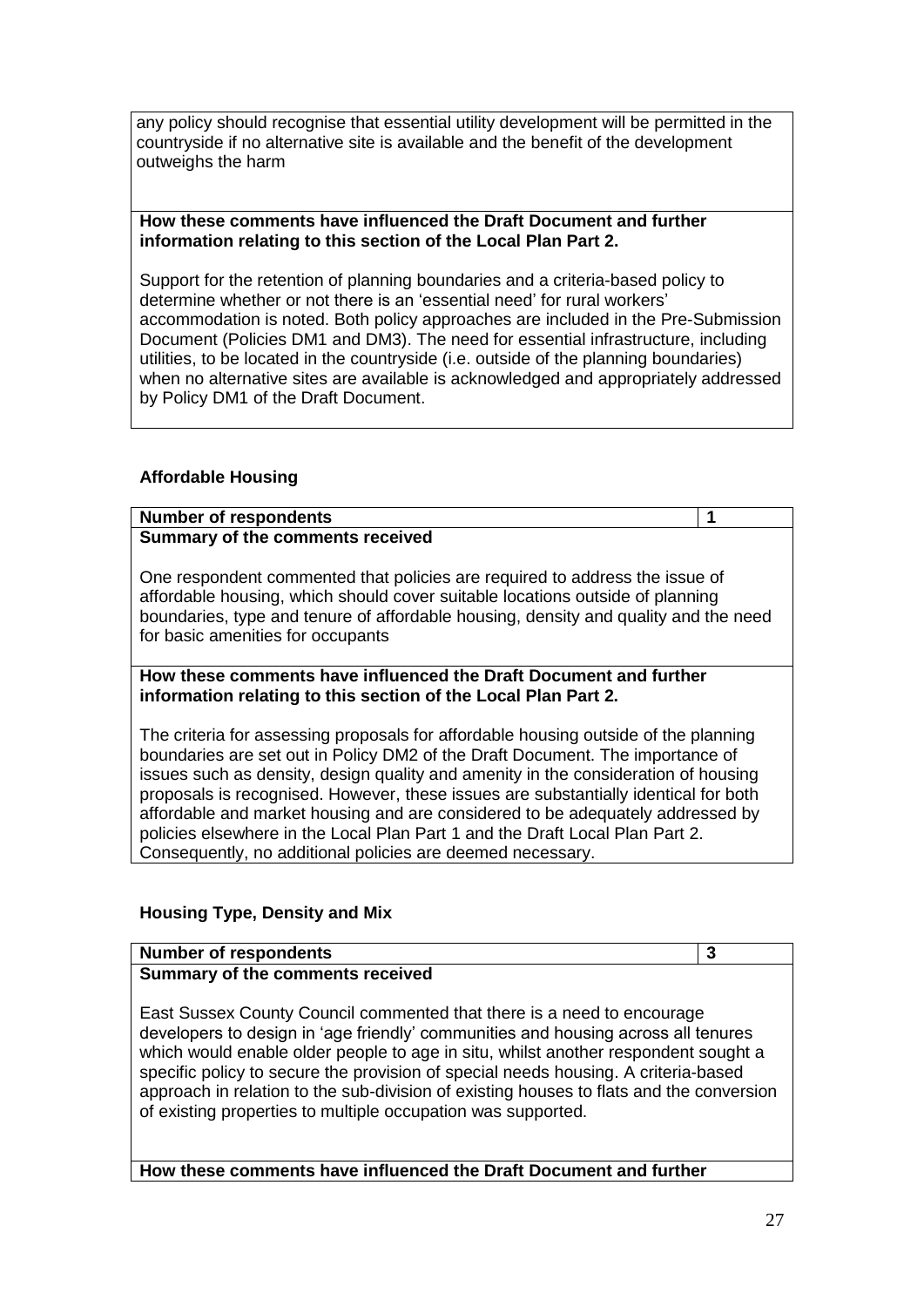#### **information relating to this section of the Local Plan Part 2.**

The Council recognises the need to provide an appropriate range of housing for older people. Policy CP2 of the Local Plan Part 1 states that housing developments (both market and affordable) will be expected to provide flexible, socially inclusive and adaptable accommodation to meet the diverse need of the community and the changing needs of occupants over time, including accommodation appropriate to the ageing population. However, to avoid placing undue costs on housing developments that might otherwise be marginal in terms of viability, it was agreed at the Examination in Public that accessibility, adaptability and wheelchair standards above the mandatory building regulations should not be a policy requirement. Accordingly, a more detailed development management policy to address this issue is not considered to be warranted.

Support for a criteria-based approach in relation to the sub-division of existing houses to flats and the conversion of existing properties to multiple occupation is noted. Policy DM8 of the Draft Local Plan Part 2 addresses this issue.

## **Gypsy & Traveller Accommodation**

| <b>Number of respondents</b>                                                                                                                    | ŋ |
|-------------------------------------------------------------------------------------------------------------------------------------------------|---|
| Summary of the comments received                                                                                                                |   |
| No comments were received on whether or not additional development management<br>policies are needed to provide detailed guidance on this topic |   |
| How these comments have influenced the Draft Document and further<br>information relating to this section of the Local Plan Part 2.             |   |
| There is no ovidence to suggest that more detailed development management                                                                       |   |

no evidence to suggest that more detailed development management policies are required to address gypsy and traveller accommodation. Accordingly no additional policy is included in the Draft Document.

#### **Encouraging Economic Development and Regeneration**

#### **Number of respondents 3**

#### **Summary of the comments received**

East Sussex County Council commented that there should be policies to encourage rural industries that are vital to landscape management and to prioritise the redevelopment of disused rural buildings for creative industries. There was support for criteria-based policies for new business development. Southern Water commented that any policy should recognise that essential utility development will be permitted in the countryside if no alternative site is available and the benefit of the development outweighs the harm

**How these comments have influenced the Draft Document and further information relating to this section of the Local Plan Part 2.**

The NPPF requires Local Plans to set out clear policies on what development will or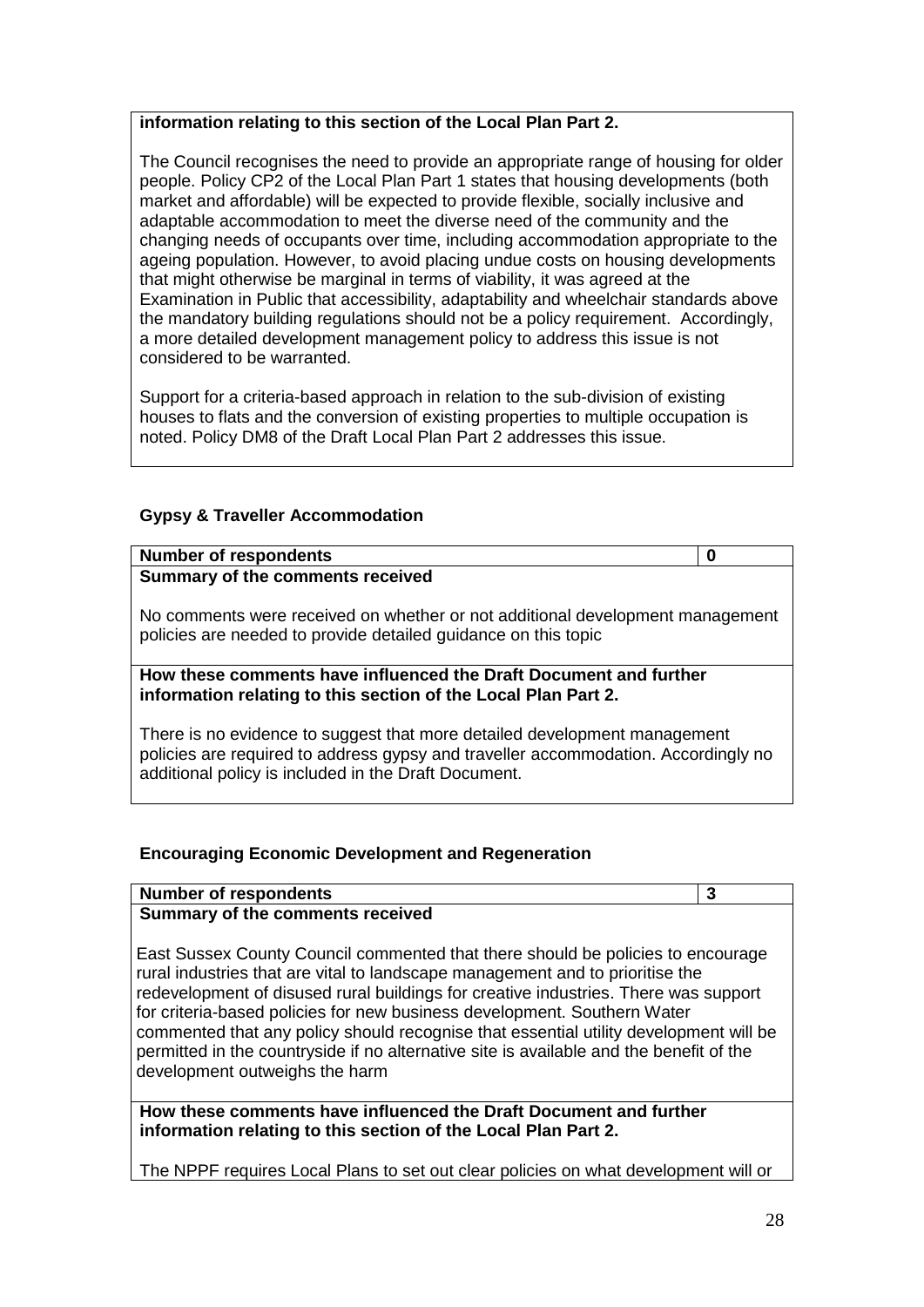will not be permitted and to provide a practical framework within which decision making can be made with a high degree of predictability and efficiency. It is considered that the terms 'vital to landscape management' and 'creative industries' are open to wide interpretation and that the inclusion of the suggested policies would therefore fail to have proper regard to the NPPF.

Support for criteria-based policies for new business development is noted. Policies to address proposals for farm diversification and other employment development in the countryside are included in the Draft Document (Policies DM9, 10 and 11). The need for essential infrastructure, including utilities, to be located in the countryside (i.e. outside of the settlement planning boundaries) when no alternative sites are available is acknowledged and appropriately addressed by Policy DM1 of the Draft Document.

#### **The Visitor Economy**

# **Number of respondents 1**

#### **Summary of the comments received**

East Sussex County Council supported the retention of the Policy E17 criteria and suggested that specific policies regarding 'glamping' and its effects on sensitive environments should also be considered.

**How these comments have influenced the Draft Document and further information relating to this section of the Local Plan Part 2.**

Support noted. Policy DM20 of the Draft Document, which replaces Policy E17, also includes additional criteria to address the size, scale, and visual impact of development proposals on the landscape.

'Glamping' is defined in the Oxford English Dictionary as *a form of camping involving accommodation and facilities more luxurious than those associated with traditional camping*. However, it is not considered that this form of visitor accommodation raises any land-use planning issues that are materially different from proposals for caravan and camping sites. Policies elsewhere in the Local Plan seek to protect sensitive environments from harmful development and would be considered, where appropriate, alongside Policy DM20 in the determination of such proposals. A separate policy to address 'glamping' proposals is therefore considered to be unwarranted.

# **Retail and Sustainable Town and Local Centres**

| <b>Number of respondents</b>                                                                                                                                                                                                                        |  |
|-----------------------------------------------------------------------------------------------------------------------------------------------------------------------------------------------------------------------------------------------------|--|
| Summary of the comments received                                                                                                                                                                                                                    |  |
| One respondent commented that there is a need to promote a mix of uses,<br>encourage evening public transport, and high quality retail units within district and<br>local centres to prevent them becoming abandoned at the end of the working day. |  |
| How these comments have influenced the Draft Document and further                                                                                                                                                                                   |  |

**information relating to this section of the Local Plan Part 2.**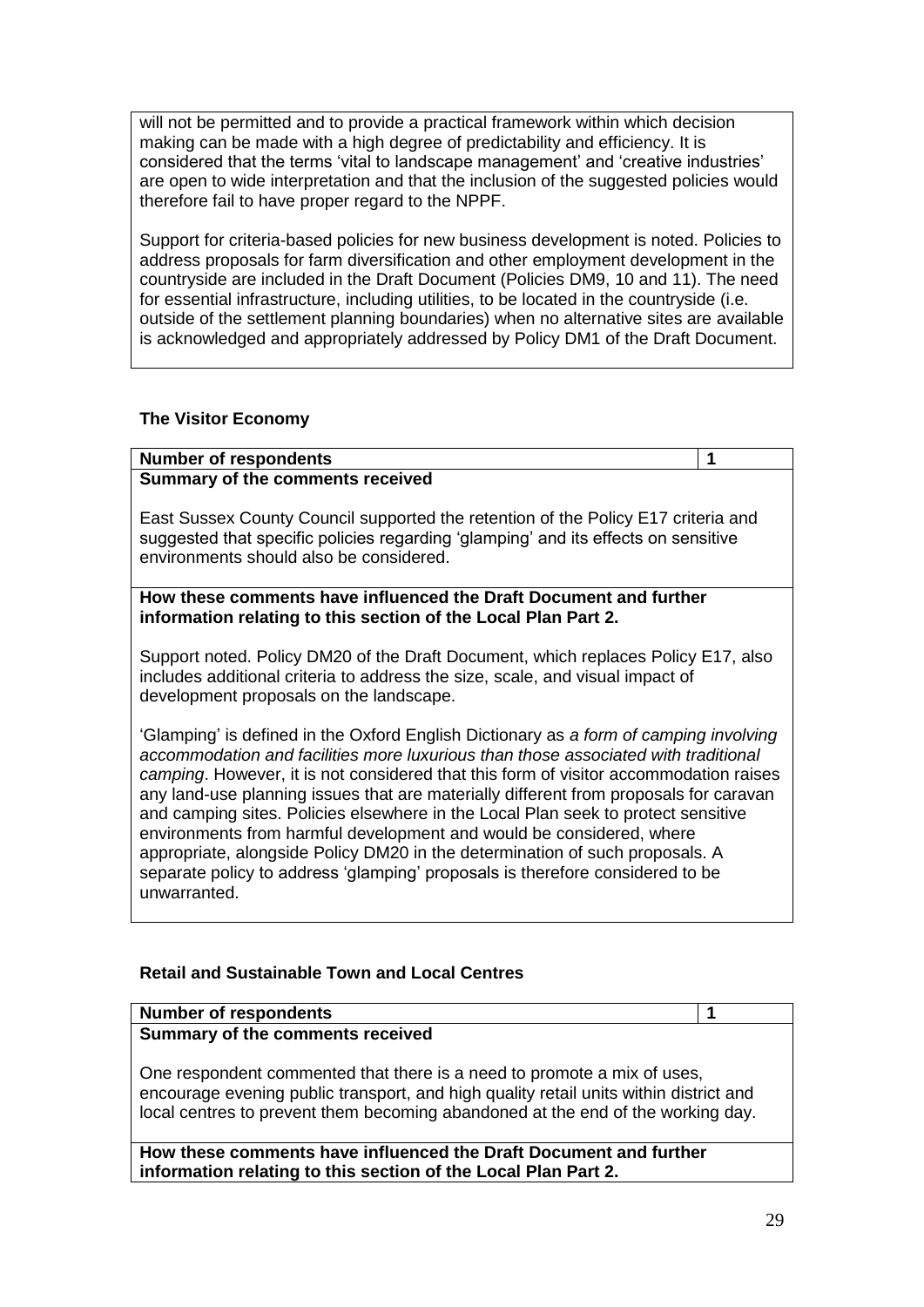The importance of the above issues is acknowledged. However, it is considered that the need to promote a mix of uses within district and local centres is adequately addressed by Policy CP6 (Retail and Town Centres) of the Local Plan Part 1, whilst Policy CP 11 (Built and Historic Environment and High Quality Design) and Policy DM25 (Design) of the Draft Local Plan Part 2 seek to secure high quality design in all new development, including retail proposals. As stated in Policy CP12 (Sustainable Travel) of the Local Plan Part 1, the District Council will work with East Sussex County Council and other relevant agencies to encourage and support measures that promote improved accessibility, particularly the expansion and improvement of public transport services. Accordingly, it is not considered that additional policies are required to address the issues raised.

#### **Infrastructure**

**Number of respondents 1 Summary of the comments received**

One respondent commented that there should be a policy to protect local services.

## **How these comments have influenced the Draft Document and further information relating to this section of the Local Plan Part 2.**

The importance of protecting existing community facilities and services is acknowledged. However, this issue is considered to be appropriately addressed by Policy CP7 (Infrastructure) of the Local Plan Part 1. No additional policies have been identified as being necessary to provide more detailed guidance.

# **Green Infrastructure**

| <b>Number of respondents</b>            |  |
|-----------------------------------------|--|
| <b>Summary of the comments received</b> |  |

East Sussex County Council commented that all developments should incorporate green infrastructure into their design and policies should encourage the design of natural and adventurous play space, not restricted to formal play equipment. It also considers that existing green spaces which are special to the local community should be designated as Local Green Space and incorporated into community green infrastructure strategies.

Comments from other respondents included support for the adoption of the revised Fields in Trust benchmark standards for outdoor play space, the need to protect green spaces between settlements, the need for policies to cover partnership working between the District Council and town and parish councils, and the need to expand Policies RE6 (Lewes/Sheffield Park Railway Line) and RE7 (Recreation and Rivers) of the Lewes District Local Plan 2003 into a more positive policy on the creation of ecological networks if they are retained in the new Local Plan.

Southern Water commented that any policy should recognise that essential utility development will be permitted if no alternative site is available and the benefit of the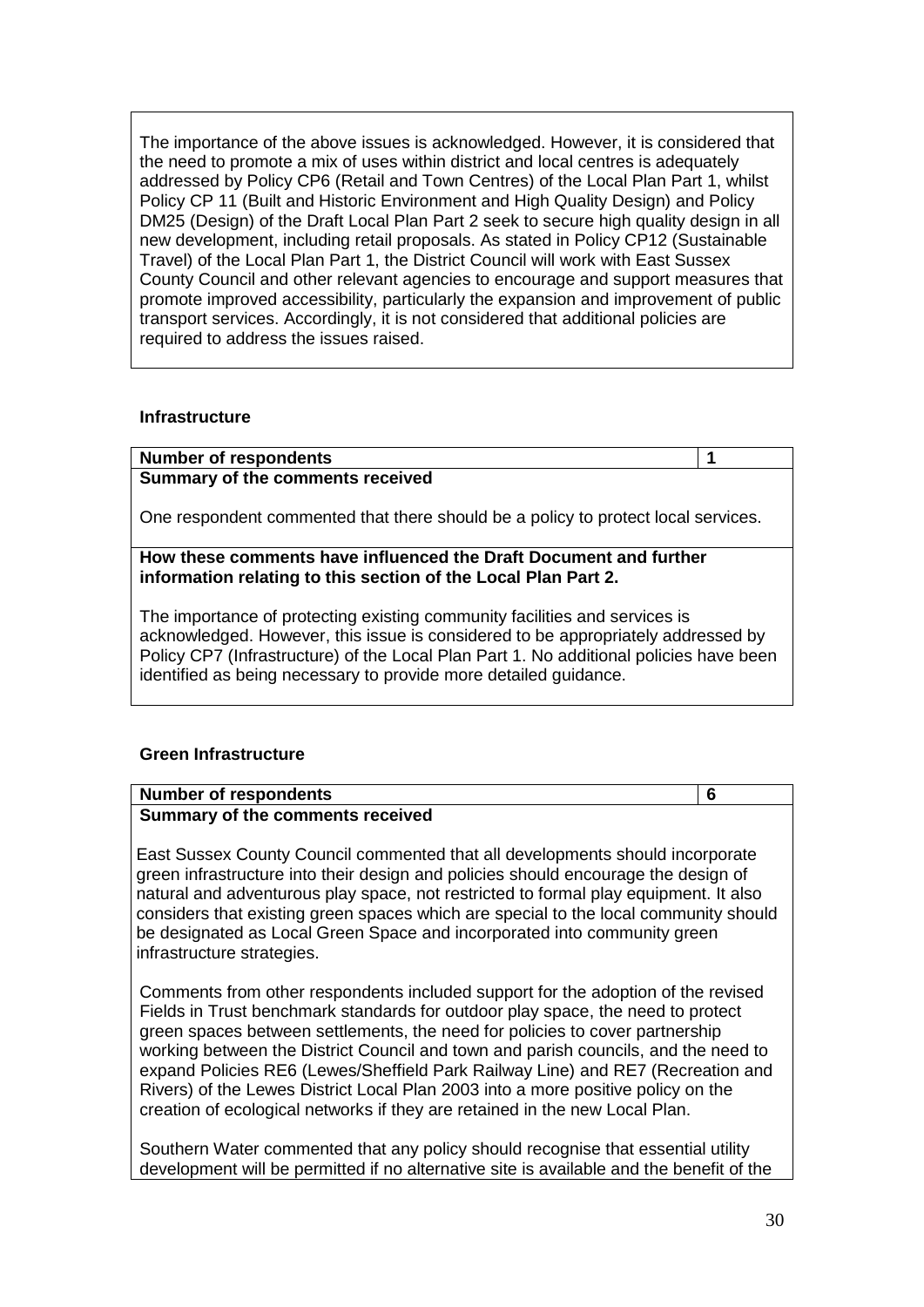development outweighs the harm.

#### **How these comments have influenced the Draft Document and further information relating to this section of the Local Plan Part 2.**

Whilst acknowledging the benefits of green infrastructure, the suggested requirement for all development to incorporate green infrastructure is considered too onerous, particularly in respect of small-scale proposals such as dwelling extensions or changes of use. However, a detailed planning policy setting out the Council's expectations in respect of the provision of multi-functional green infrastructure within new development is included in the Pre-Submission Document (Policy DM14). This policy is intended to assist with the implementation of the strategic framework set out in Policy CP8 (Green Infrastructure) of the Local Plan Part 1.

The comment on Local Green Space designations is noted. However, it is considered that existing open spaces, outdoor sports facilities and other recreational land, including playing fields, are adequately protected by national planning policy and policies elsewhere in the Local Plan. Whilst recognising that the NPPF states local communities can identify for special protection green areas of particular importance to them, the District Council considers that such designations are more effectively pursued through neighbourhood plans, rather than through the Lewes District Local Plan. Accordingly, no such designations have been included in the Draft Document.

Support for the adoption of the revised Fields in Trust (FiT) benchmark standards for outdoor play space is noted. The standards set out in Policy DM15 of the Proposed Submission Document are based on the latest FiT guidance for outdoor sport and recreation published in October 2015. In terms of the need to protect green spaces between settlements, it is considered that Policy DM1 and the definition of the settlement planning boundaries provide an appropriate level of protection against urban sprawl and the potential merging of towns or villages.

The importance of partnership working between the District Council, town and parish councils, and other stakeholders, is acknowledged. One of the Council's strategic objectives is '*to work with other agencies to improve the accessibility to key community services and facilities and to provide the new and upgraded infrastructure that is required to create and support sustainable communities'* (Local Plan Part 1, page 38).The purpose of the Local Plan policies is to set out how development and change will be managed to ensure that it contributes to achieving the Council's vision and objectives and sustainable development across the district generally. A specific policy addressing partnership working is not considered necessary.

Policies RE6 and RE7 have been retained in the Draft Local Plan Part 2 (Policies DM17 and DM18). However, the suggestion that they should be combined into a single policy for the creation of ecological networks is not considered appropriate, as this would unnecessarily repeat the policy framework set out in Policy CP10 (Natural Environment and Landscape Character) of the Local Plan Part 1.

Southern Water's comments are noted but a specific policy to address essential utility development is not considered necessary or appropriate in view of the framework set out in Policy CP7 (Infrastructure) of the Local Plan Part 1 and the Government's core planning principle that local plans should be succinct (NPPF, Para.17).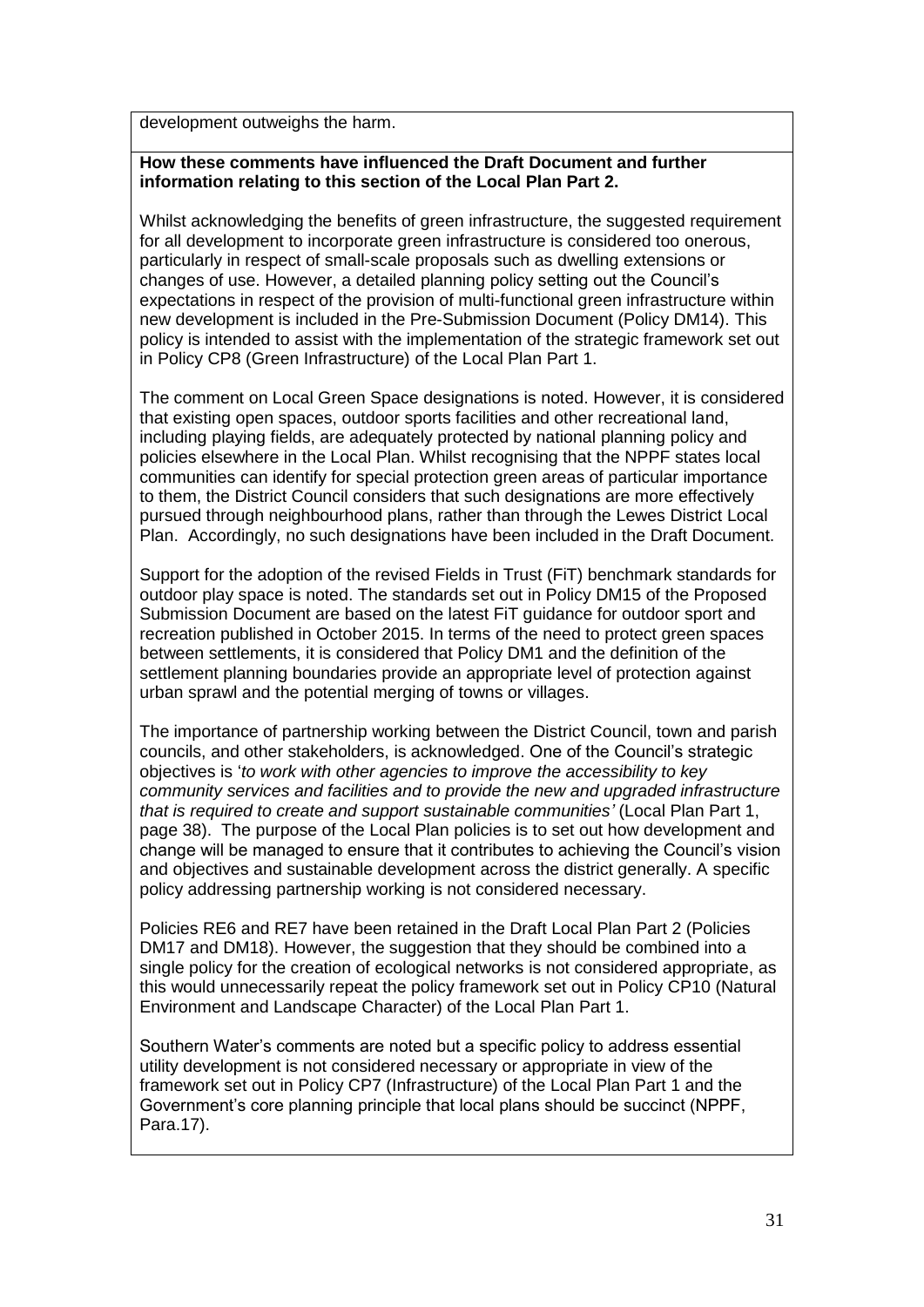## **Air Quality**

# **Number of respondents 3**

**Summary of the comments received**

One respondent commented that the wording of Core Policy 9 needs amending to include reference to the 'Air quality and emissions mitigation guidance for Sussex Authorities (2013)'. Others supported the need for additional policies to address contamination and the protection of groundwater supplies. It was pointed out that Policy WMP28b (Water Resources and Water Quality) of the East Sussex, South Downs and Brighton & Hove Waste and Minerals Plan only relates to waste and minerals development.

#### **How these comments have influenced the Draft Document and further information relating to this section of the Local Plan Part 2.**

Core Policy 9 (Air Quality) is part of the approved development plan for the area and can only be amended by a review of the Local Plan Part 1. Lewes District Council has signed up to the 'Air quality and emissions mitigation guidance for Sussex Authorities (2013)' and, where appropriate, this guidance will be a material consideration in the determination of planning applications. The support for policies to address contamination and the protection of groundwater supplies is noted. Additional policies to address land contamination and water resources and quality are included in the Draft Document (Policies DM21 and 22).

# **Natural Environment & Landscape Character**

# **Number of respondents 3**

# **Summary of the comments received**

Several respondents supported the need for an additional policy on biodiversity that reflects the hierarchy of nature conservation sites. A policy to address glare and light pollution was also sought by some respondents. Southern Water commented that any policy should recognise that essential utility development will be permitted if no alternative site is available and the benefit of the development outweighs the harm

#### **How these comments have influenced the Draft Document and further information relating to this section of the Local Plan Part 2.**

An additional policy on biodiversity that reflects the hierarchy of nature conservation sites is included in the Draft Local Plan Part 2 (Policy DM24). A separate policy to address light pollution is considered unnecessary in view of national policy that planning decisions should limit the impact of light pollution from artificial light on local amenity, intrinsically dark landscapes and nature conservation (NPPF para. 125) and the specific criteria set out in Policies DM6 (Equestrian Development), DM10 (Employment Development in the Countryside), DM25 (Design) and DM30 (Backland Development) of the Draft Document. The need for essential infrastructure, including utilities, to be located in the countryside when no alternative sites are available is acknowledged and appropriately addressed by Policy DM1 of the Draft Document.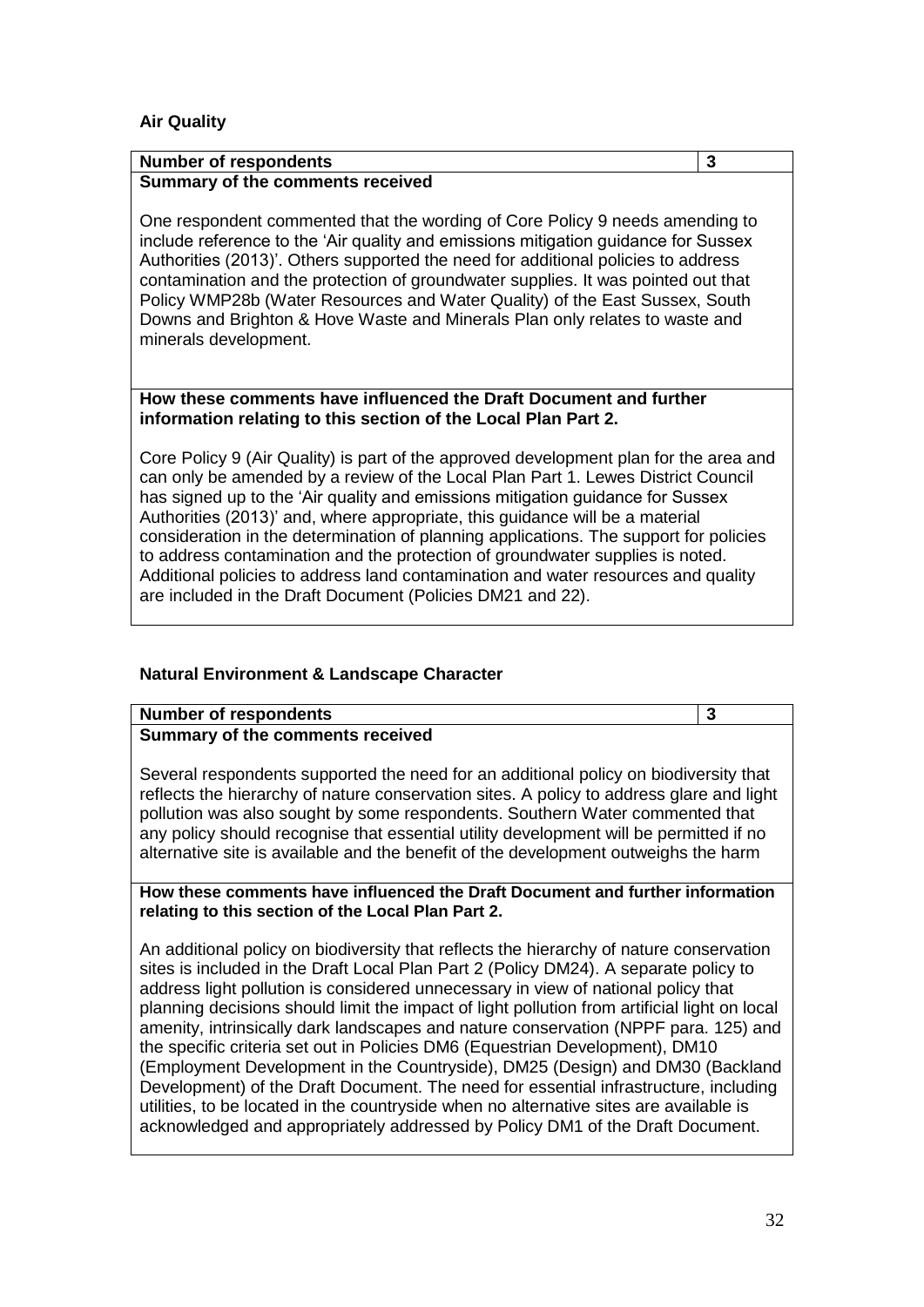## **Built and Historic Environment and High Quality Design**

| <b>Number of respondents</b>                                                                                                                                                                                                                                                                                                                                                                                                                                                                                                                                                                                                                                             | 5 |
|--------------------------------------------------------------------------------------------------------------------------------------------------------------------------------------------------------------------------------------------------------------------------------------------------------------------------------------------------------------------------------------------------------------------------------------------------------------------------------------------------------------------------------------------------------------------------------------------------------------------------------------------------------------------------|---|
| Summary of the comments received                                                                                                                                                                                                                                                                                                                                                                                                                                                                                                                                                                                                                                         |   |
| Support was received for additional policies which address issues of local<br>distinctiveness, amenity, the location and design of recycling and refuse storage<br>provision, and the scale and design of replacement dwellings & extensions outside of<br>the settlement planning boundaries.                                                                                                                                                                                                                                                                                                                                                                           |   |
| One respondent supported the adoption of the national 'Building for Life' standards<br>whilst another suggested that Wealden District Council's Design Guide should be<br>adopted.                                                                                                                                                                                                                                                                                                                                                                                                                                                                                       |   |
| East Sussex County Council commented that a policy addressing 'Landscape Design'<br>rather than 'Landscaping' is needed; there are some situations where non-native<br>planting could be in character or beneficial; and the loss of soft landscape areas to<br>hard surfacing should be controlled.                                                                                                                                                                                                                                                                                                                                                                     |   |
| In relation to the historic environment, East Sussex County Council commented that<br>policies should reflect the importance of the value of the historic environment and the<br>archaeological process for developing a sense of place.                                                                                                                                                                                                                                                                                                                                                                                                                                 |   |
| Southern Water commented that development adjacent to wastewater treatment<br>works that is sensitive to odour should only be permitted if the distance to the works<br>is sufficient to allow adequate odour dispersion in order to avoid potential land-use<br>conflict, protect the amenity of future occupants, and allow the company to provide<br>wastewater services to meet the demand from existing and future development.                                                                                                                                                                                                                                     |   |
| How these comments have influenced the Draft Document and further information<br>relating to this section of the Local Plan Part 2.                                                                                                                                                                                                                                                                                                                                                                                                                                                                                                                                      |   |
| The support for the additional policies listed above is noted. The Draft Local Plan<br>Part 2 includes policies addressing the provision of waste and recycling facilities<br>(DM26), replacement dwellings in the countryside (DM5) and residential extensions<br>(DM28). The need to enhance local character and distinctiveness and protect<br>residential amenity is addressed by a number of different policies in the Draft<br>Document (Policies DM4, DM5, DM6, DM7, DM8, DM9, DM10, DM11, DM12, DM18,<br>DM23, DM25, DM26, DM27, DM28, DM29, DM30, DM31, DM33, and DM34) and<br>specific policies to address these issues is therefore not considered necessary. |   |
| The support for adopting the 'Building for Life' standards is noted. Policy DM25<br>(Design) requires residential developments of 10 or more dwellings to demonstrate<br>how the 'Building for Life 12' criteria have been taken into account and would be<br>delivered by the development. A policy addressing 'Landscape Design' is also<br>included (Policy DM27).                                                                                                                                                                                                                                                                                                    |   |
| The Wealden Design Guide describes what features make Wealden District special                                                                                                                                                                                                                                                                                                                                                                                                                                                                                                                                                                                           |   |

and how development can be delivered in a manner which maintains and enhances the area's essential character and distinctiveness. The character of Wealden District is predominantly shaped by its local landscape areas, and the building materials which originate from those landscapes. As several of these landscape areas do not exist within Lewes District (e.g. the High Weald and the Pevensey Levels), it is not considered appropriate for the Wealden Design Guide to be adopted by Lewes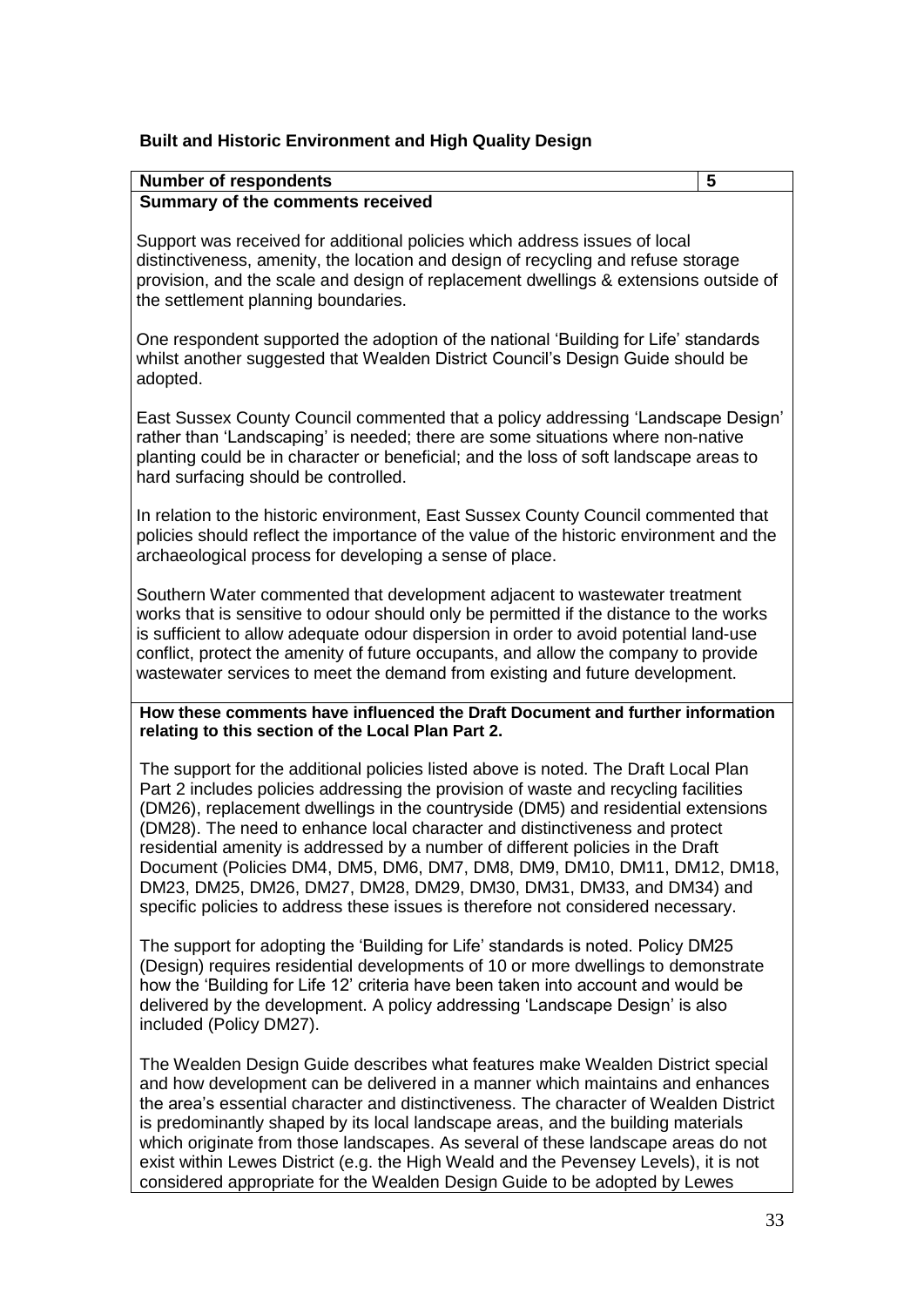District Council.

In terms of the historic environment, it is considered that the need for locally specific planning policies is very limited, given the wealth of national guidance on heritage assets contained within the NPPF and Planning Practice Guidance, together with the relevant legislation applying the individual heritage designations. However, in order to sympathetically manage heritage assets as part of the development process, there must be a clear understanding of the significance of the asset and the contribution of its setting. This requirement is addressed by Policy DM33 (Heritage Assets) of the Draft Document.

The need to manage development that may potentially be adversely affected by unacceptable levels of air pollution, including odour, is recognised and addressed by Policy DM20 (Pollution) of the Draft Document.

## **Flood Risk, Coastal Erosion and Sustainable Drainage**

| <b>Number of respondents</b>                                                                                                                                                                                                                                                                                                                                                                                                                                                                                                                                                                                                                                                                                                                                                                                                                                                                                                                       | $\mathbf{2}$ |  |
|----------------------------------------------------------------------------------------------------------------------------------------------------------------------------------------------------------------------------------------------------------------------------------------------------------------------------------------------------------------------------------------------------------------------------------------------------------------------------------------------------------------------------------------------------------------------------------------------------------------------------------------------------------------------------------------------------------------------------------------------------------------------------------------------------------------------------------------------------------------------------------------------------------------------------------------------------|--------------|--|
| <b>Summary of the comments received</b>                                                                                                                                                                                                                                                                                                                                                                                                                                                                                                                                                                                                                                                                                                                                                                                                                                                                                                            |              |  |
| Two respondents supported the designation of 'Coastal Change Management Areas'<br>at Cuckmere Haven and Telscombe Cliffs, pointing out that the Beachy Head to<br>Selsey Bill Shoreline Management Plan is out of date.                                                                                                                                                                                                                                                                                                                                                                                                                                                                                                                                                                                                                                                                                                                            |              |  |
| How these comments have influenced the Draft Document and further                                                                                                                                                                                                                                                                                                                                                                                                                                                                                                                                                                                                                                                                                                                                                                                                                                                                                  |              |  |
| information relating to this section of the Local Plan Part 2.                                                                                                                                                                                                                                                                                                                                                                                                                                                                                                                                                                                                                                                                                                                                                                                                                                                                                     |              |  |
| Support noted. Cuckmere Haven is within the South Downs National Park and<br>outside of that part of the district covered by the Local Plan Part 2. Telscombe and<br>Telscombe Cliffs are being considered as part of the 'Brighton to Newhaven Western<br>Harbour Arm Coastal Management Implementation Plan', currently being developed<br>by the District Council. This plan will eventually act as a route map setting out what<br>works should be undertaken, and at what time, in order to assist the Council with its<br>future management of this stretch of coastline. However, the preparation of this plan<br>is a long process, with stringent Government regulations and guidance that need to<br>be followed. At this stage, the work is not sufficiently advanced to inform planning<br>policy formulation and hence the designation of a Coastal Change Management Area<br>in the Local Plan Part 2 is not considered appropriate. |              |  |

# **Sustainable Transport**

#### **Number of respondents 3 Summary of the comments received**

East Sussex County Council, as the local transport authority, commented that Core Policy 13 (Sustainable Transport) in the Local Plan Part 1 is comprehensive and accords with the priorities of the Local Transport Plan. However, it supports the retention of Policies T3 (Station Parking) and T4 (Lewes-Uckfield railway) of the Lewes District Local Plan 2003.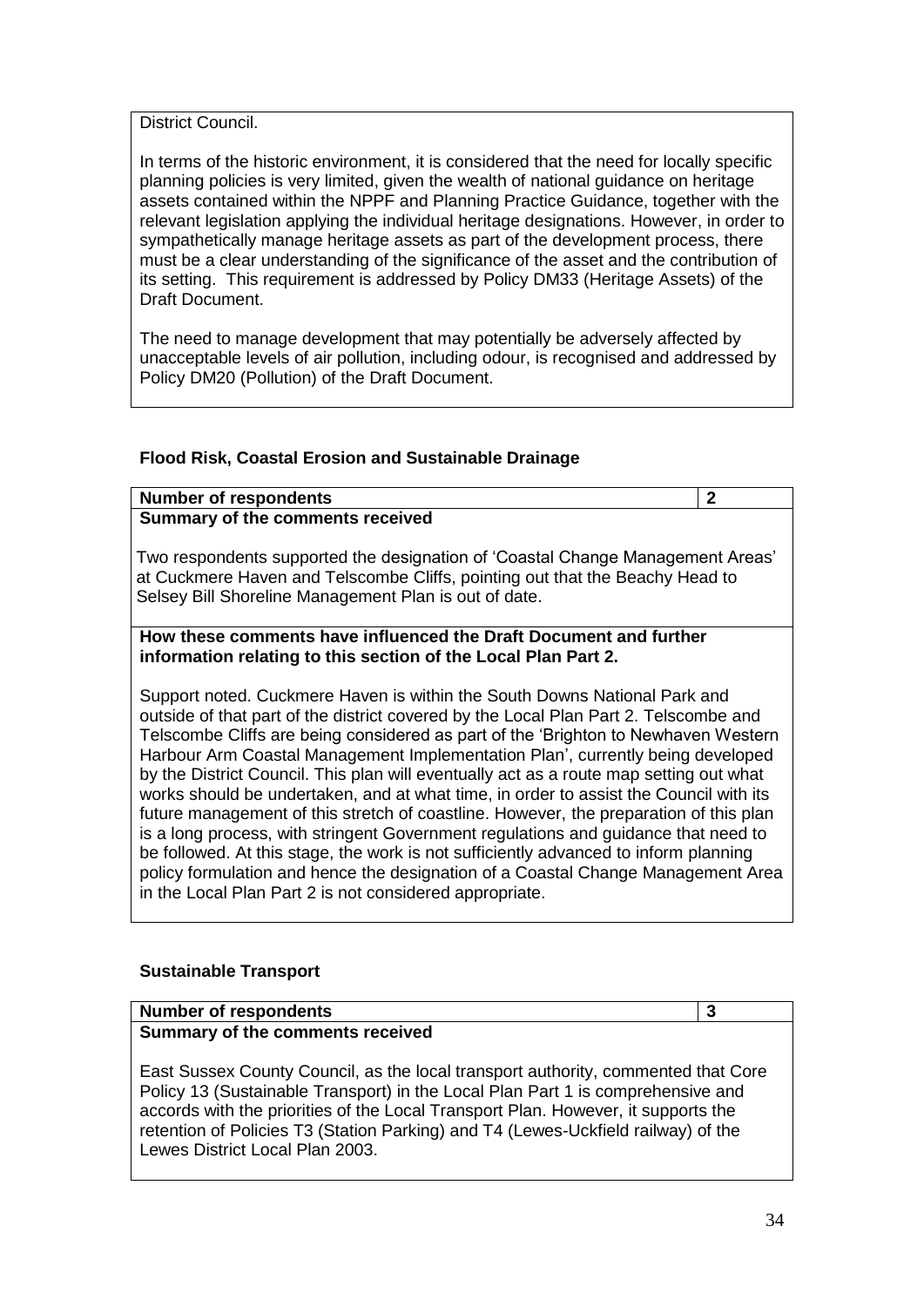Other respondents commented that the existing public rights of way network should be protected and enhanced and that enforceable travel plans should be imposed on schools, employers and visitor attractions to encourage more sustainable methods of transport and reduce congestion.

#### **How these comments have influenced the Draft Document and further information relating to this section of the Local Plan Part 2.**

Support for the retention of Policies T3 and T4 of the Local Plan 2003 is noted**.** Both policies have been carried forward into the Draft Local Plan Part 2 (Policies DM36 and 37). The importance of ensuring that the existing public rights of way network is adequately protected or enhanced to ensure its convenience, safety and attractiveness for users is acknowledged and Policy DM35 of the Draft Document seeks to address this issue. The requirement for Travel Plans, where appropriate, is considered to be adequately addressed by Core Policy 13, as acknowledged by the local transport authority in its comments on the Topic Papers. No further detailed policies are considered to be warranted in respect of this issue.

# **Renewable and Low Carbon Energy and Sustainable Use of Resources**

#### **Number of respondents 1**

#### **Summary of the comments received**

There is a need for additional infrastructure provision to mitigate the effects of climate change, e.g wind, solar, electrical charging points for cars, movement by water and rail, broadband provision and development of 4G/5G.

#### **How these comments have influenced the Draft Document and further information relating to this section of the Local Plan Part 2.**

Policy CP14 of the Local Plan Part 1 sets out a policy framework for determining planning applications for infrastructure development that would assist in mitigating the effects of climate change, whilst Policy CP11 seeks to ensure that the design of new development adequately addresses the need to reduce resource and energy consumption. In view of the wealth of national planning guidance and best practice publications on renewable and low carbon energy infrastructure, it is not considered that there is a need for additional local policies to address this issue in the Local Plan Part 2.

#### **Newhaven**

| Number of respondents            |  |
|----------------------------------|--|
| Summary of the comments received |  |

No comments were received on whether or not additional development management policies are needed to provide detailed guidance in Newhaven.

**How these comments have influenced the Draft Document and further information relating to this section of the Local Plan Part 2.**